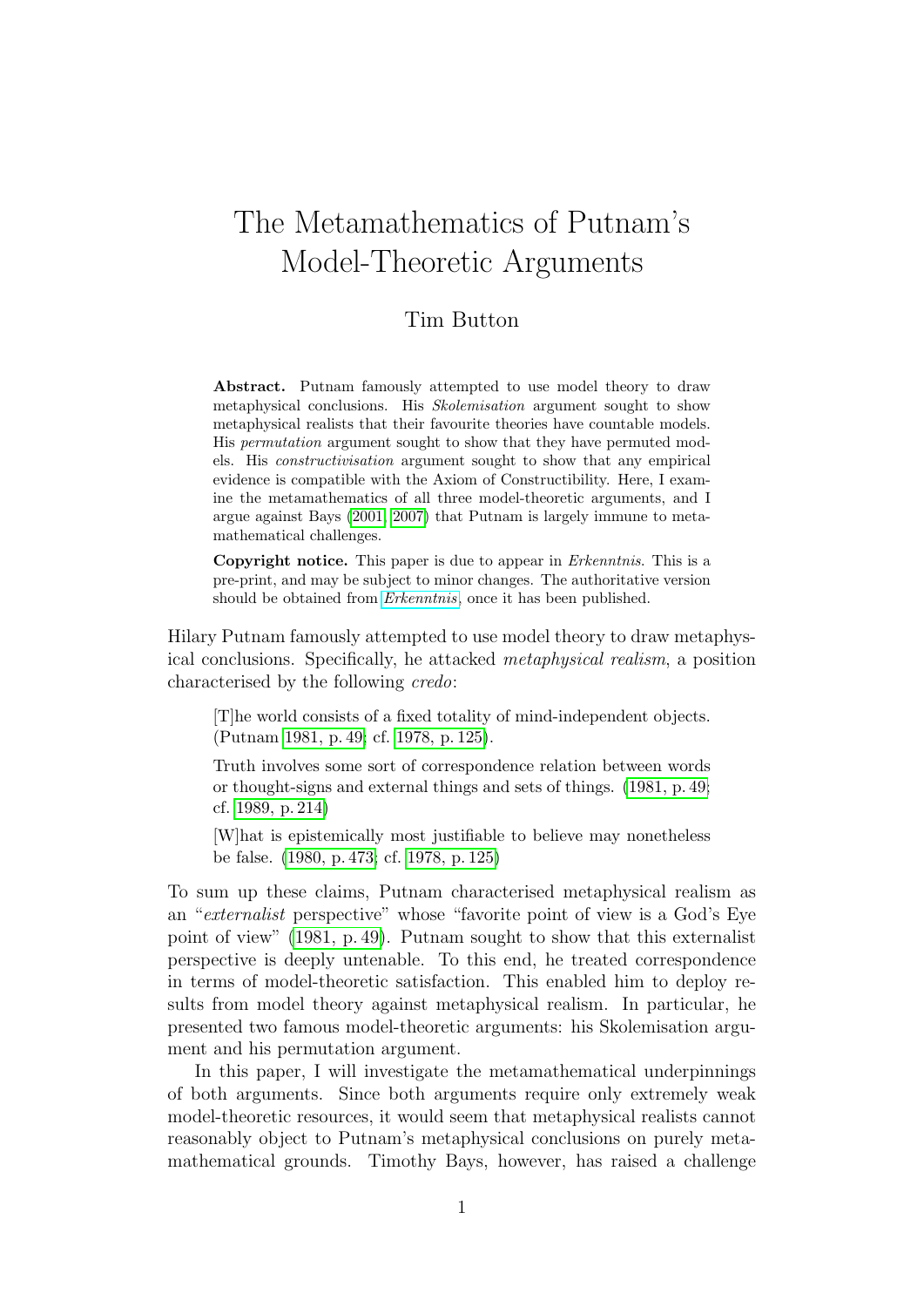against Putnam on exactly those grounds. Bays' main target is Putnam's less famous constructivisation argument, which seeks to establish that any empirical evidence is compatible with the Axiom of Constructibility. However, Bays thinks that his challenge applies equally well against the Skolemisation argument.

I agree that Bays' challenge poses considerable problems for the constructivisation argument. However, I shall show that it has no impact at all on either the Skolemisation or the permutation arguments. Perhaps Putnam's arguments can be refuted on other grounds; but the metamathematics at the heart of Putnams model-theoretic arguments is completely secure.

# <span id="page-1-0"></span>1 A quick introduction to Bays' dilemma

Putnam's model-theoretic arguments usually have the following structure. The metaphysical realist starts by outlining her favourite theory,  $T_0$ , hoping to describe the world as its intended model. Putnam responds by using some model theory,  $T_1$ , to produce an apparently unintended model of  $T_0$ . The challenge is for the metaphysical realist to explain why this model of  $T_0$  is, indeed, unintended.

Putnam's three model-theoretic arguments—constructivisation, Skolemisation and permutation—require different theorems from model theory. Accordingly, they can be presented using different model theories. Nevertheless, the arguments share the following general feature: the metaphysical realist's favourite theory,  $T_0$ , and Putnam's model theory,  $T_1$ , will typically be *different* theories. Unless  $T_1$  is weaker than  $T_0$ , Bays thinks that this causes serious problems for Putnam.

Putnam faces an inescapable dilemma. If he pitches his argument toward philosophers who accept less set theory than he himself does, then these philosophers will reject his argument simply because they reject the set theory used in proving Putnam's key theorem. If he pitches his argument toward philosophers who accept the same set theory that he does, then his argument cannot take care of these philosophers' [favourite theories]. [\(2001, p. 340;](#page-30-0) cf. [2007, p. 122\)](#page-30-1)

In short, Bays thinks that there are two absolutely general strategies for dealing with Putnam's argument:

- (a) Rejection. A metaphysical realist who accepts  $T_0$  has not yet incurred any commitment to  $T_1$ . So she can simply reject  $T_1$ , and deny that there are any nonstandard models of  $T_0$ .
- (b) Nonchalance. A metaphysical realist who accepts  $T_1$  in addition to  $T_0$  can react with *nonchalance* to the (mere) existence of nonstandard models of  $T_0$ . She would only care about the existence of nonstandard models of  $T_1 + T_0$ , and Putnam has not (yet) shown that there are any such models.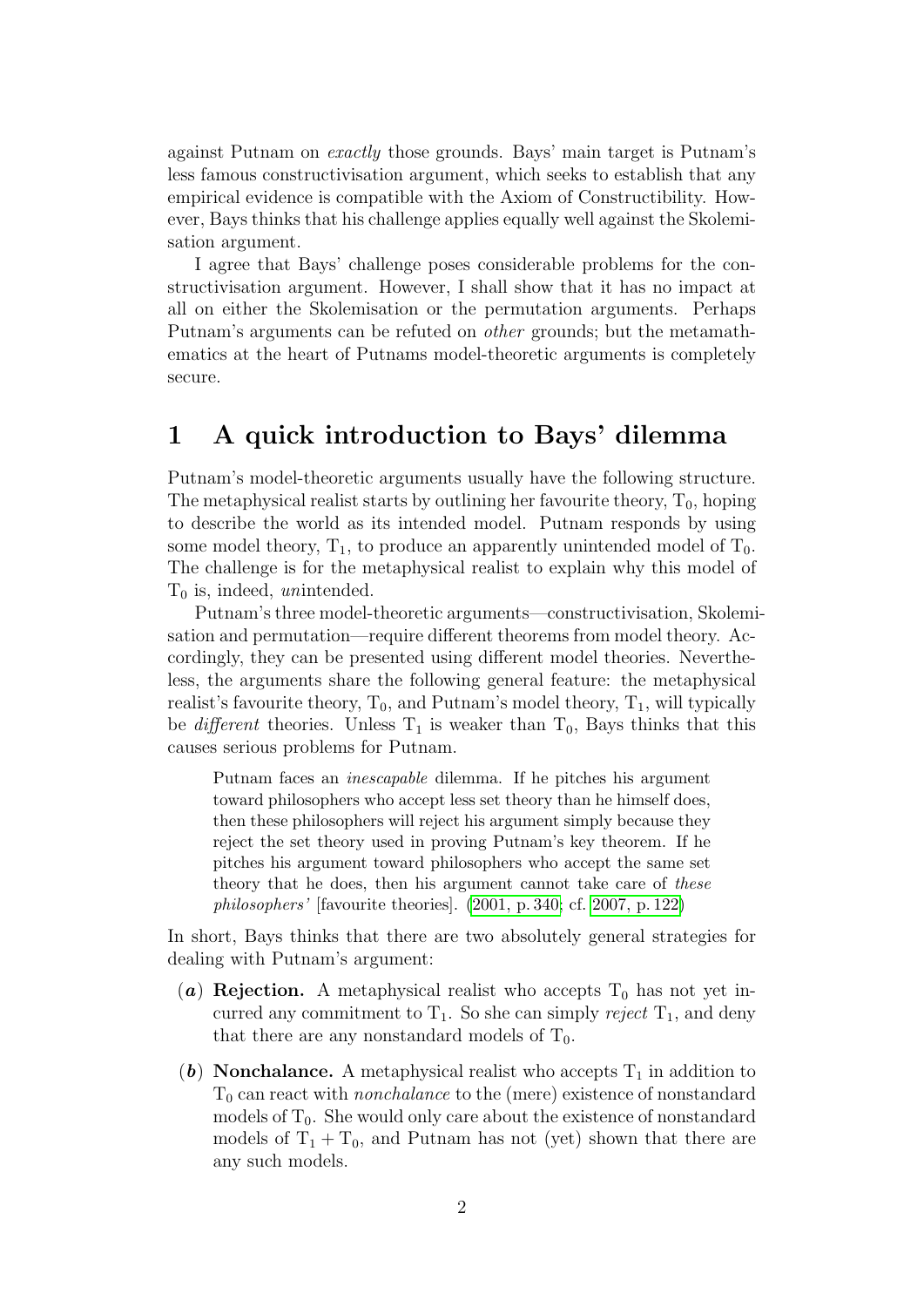Bays thinks that any metaphysical realist will follow one strategy or the other. Accordingly, these strategies present a dilemma for Putnam, which I shall call *Bays' dilemma*.<sup>1</sup>

At its best, Bays' dilemma would show that Putnam cannot convince the metaphysical realist that there definitely is an unintended model for any theory she cares about. This allows space for Putnam to convince the metaphysical realist that there might be such models. Perhaps this mere *possibility* is enough to cause problems for metaphysical realism; if so, we need not trouble ourselves much with Bays' dilemma. Both Bays himself [\(2001, pp. 340–1](#page-30-0) [2007, pp. 128–32\)](#page-30-1) and Luca Bellotti [\(2005, pp. 405–](#page-30-2) [8\)](#page-30-2) suggest that this "fallback response" might be the best reaction to Bays' dilemma.

I would prefer to attack Bays' dilemma head-on. I shall agree that Bays is on to something, in the case of the constructivisation argument. However, in the case of the Skolemisation and permutation arguments, I shall argue that the metaphysical realist must accept that there are unintended models for the theories she cares about. The prime reason for this is as follows. To apply a Skolemisation or permutation argument against  $T_0$ , it is normally sufficient for dialectical purposes to work in theories weaker than  $T_0$ . Accordingly, neither *rejection* nor *nonchalance* is an option for the metaphysical realist. That is the primary contention of this paper.

To show all this, I shall need to examine a handful of model-theoretic results in close detail. Fortunately, most of the required definitions and results are relatively elementary. Those which I assume as "background knowledge" during the text are discussed at length in §[8,](#page-19-0) which constitutes a technical appendix.

### <span id="page-2-0"></span>2 The constructivisation argument

In this section, I shall outline Bays' dilemma in more detail, focussing specifically on the constructivisation argument. I agree that Bays' dilemma raises a serious problem for the constructivisation argument, but I shall postpone the question of just how serious the problem is until §[6.](#page-18-0)

#### 2.1 Putnam's constructivisation argument

The target of Putnam's constructivisation argument is a metaphysical realist about sets. The metaphysical realist in question endorses the theory ZF, and is now considering whether or not " $V = L$ " is true. (This is the so-called Axiom of Constructibility, which is independent of ZFC.) Putnam aims to show that the metaphysical realist has no way even to explain what she is considering.

Putnam begins his argument by being maximally concessive to the metaphysical realist. In particular, he allows that empirical measurements might seem to tell against the truth of " $V = L$ ". For example, we might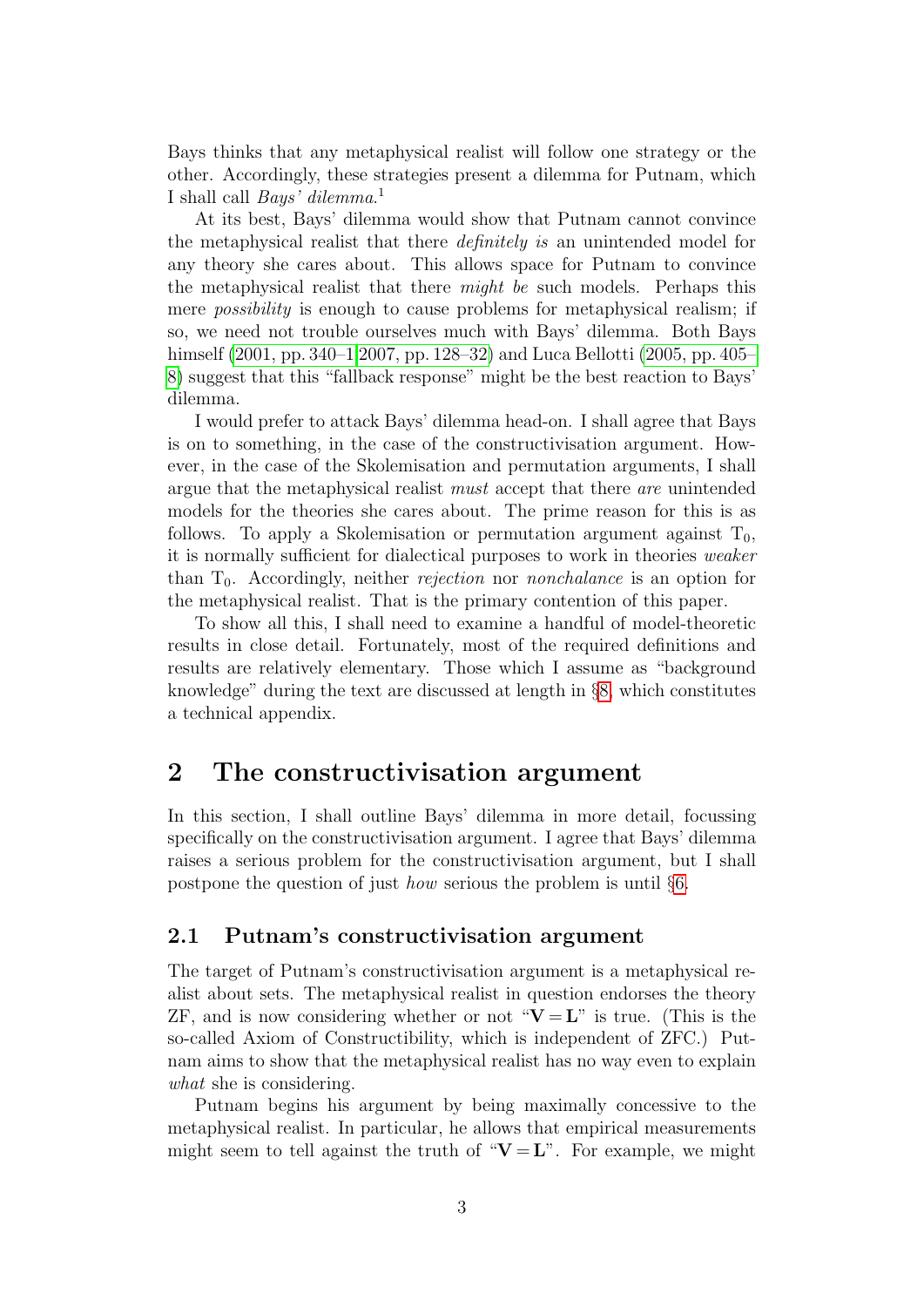define a subset  $s \subseteq \mathbb{N}$  from an  $\omega$ -sequence of tosses of an idealised utterly random coin, by stipulating that  $n \in s$  iff the  $n<sup>th</sup>$  coin-toss lands heads. Since s is generated by an utterly random procedure, we have no reason to suppose that s must be a *definable* subset of  $N$ . So it seems that s could end up being "genuinely nonconstructible". In which case, the metaphysical realist can imagine a situation in which empirical evidence seems to establish that " $V = L$ " is false.

Putnam's aim is to show that, contrary to initial appearances, even this evidence would have no bearing at all on the truth-value of " $V = L$ ". His argument is based upon the following claim [\(Putnam 1980, p. 468\)](#page-31-3):

**Putnam's Claim.** For any  $s \subseteq \mathbb{N}$ , there is an  $\omega$ -model, M, of  $ZF+V=L$ , such that s is represented in  $\mathcal{M}$ .

If this Claim is correct, then what are we to make of the metaphysical realist's thought that s is "genuinely nonconstructible"? Only that  $\mathcal M$  is an unintended model. But why is it unintended? M satisfies the central core of our set theory, ZF, "and we have gone to great length to make sure it satisfies all operational constraints as well", since  $\mathcal M$  represents s [\(Putnam 1980, p. 469\)](#page-31-3). What more is required to make a model intended? That is the initial challenge posed by the constructivisation argument.

#### <span id="page-3-0"></span>2.2 Class-models and Putnam's "proof"

The metaphysical realist might attempt to answer Putnam's challenge directly, and explain why some feature of M renders it unintended. For example, Bellotti [\(2005, pp. 401–3\)](#page-30-2) thinks that  $\mathcal M$  is unintended because it is not wellfounded. However, there is a more direct response. If we can undermine Putnam's Claim, the entire constructivisation argument will unravel. And indeed, Bays [\(2001, pp. 335–6;](#page-30-0) [2007, pp. 119–23\)](#page-30-1) and [Velleman](#page-31-4) [\(1998\)](#page-31-4) have noted a serious problem with Putnam's "proof" of his Claim. This problem depends on noting the crucial difference between set-models and class-models.

Let  $T_0$  be any object theory the metaphysical realist might want to advance. Let  $T_1$  be Putnam's model theory.  $T_1$  is itself, strictly, a set theory; that is, the basic objects that  $T_1$  talks about are sets. (If we like, we can allow urelements into  $T_1$ ; this will not change anything essential.) When we say, in  $T_1$ , that there is a model of some theory  $T_0$ , we are saying that  $T_1$  entails the existence of a *set* with certain properties.

Set theories, like  $T_1$ , can be harmlessly augmented with talk about definable classes. To keep this harmless, these definable classes must not be thought of as new objects, but "as abbreviations for expressions not involving them" [\(Kunen 1980, p. 24\)](#page-30-3).<sup>2</sup> For example, for some monadic predicate " $F$ ", we might define a class:

$$
\mathbf{F} := [x \mid F(x)]
$$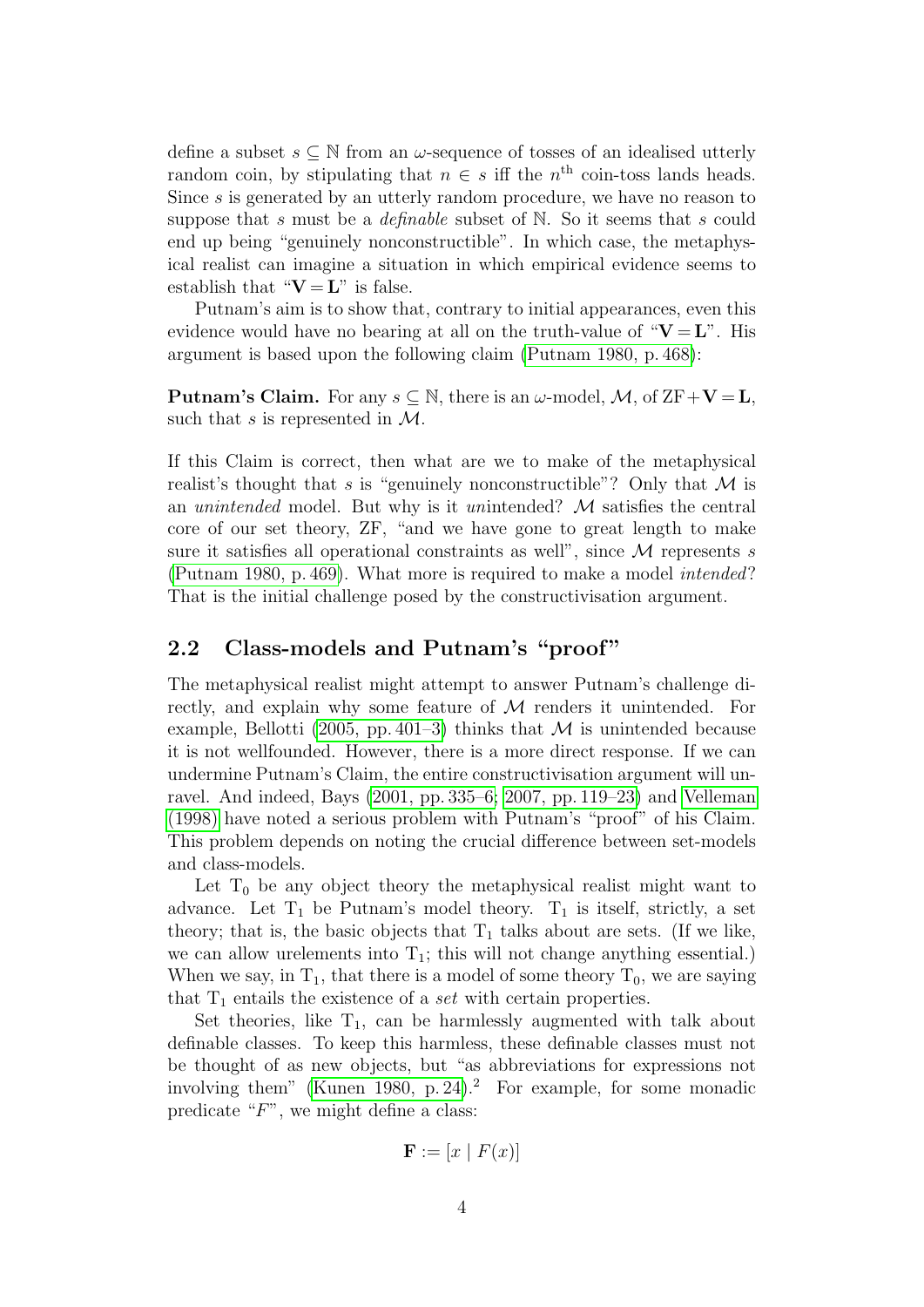We can then treat class membership as an abbreviation for predication, so that " $x \in \mathbf{F}$ " abbreviates " $F(x)$ ".

Once we augment  $T_1$  with talk about classes, it becomes possible to say, in  $T_1$ , that A is a *class-model* of  $T_0$ . This is to say that, for every sentence  $\phi$  of T<sub>0</sub>:

$$
T_1 \vdash \phi^{\mathcal{A}}
$$

where  $\phi^{\mathcal{A}}$  is the *relativisation* of  $\phi$  to  $\mathcal{A}$ . The relativisation of a formula is defined recursively (see [Kunen 1980, p. 112\)](#page-30-3); in the special case where  $T_0$ is a pure set theory, we simply specify a domain A, and then define:

$$
(x = y)^{\mathcal{A}} \text{ is } (x = y)
$$
  
\n
$$
(x \in y)^{\mathcal{A}} \text{ is } (x \in y)
$$
  
\n
$$
(\phi \land \psi)^{\mathcal{A}} \text{ is } (\phi^{\mathcal{A}} \land \psi^{\mathcal{A}})
$$
  
\n
$$
(\neg \phi)^{\mathcal{A}} \text{ is } \neg (\phi^{\mathcal{A}})
$$
  
\n
$$
((\exists x)\phi)^{\mathcal{A}} \text{ is } (\exists x \in \mathbf{A})\phi^{\mathcal{A}}
$$

So, if  $\phi$  is a formula in the austere language of set theory,  $\phi^{\mathcal{A}}$  is obtained from  $\phi$  just by restricting all of the quantifiers of  $\phi$  to **A**. In §[4.3,](#page-14-0) I shall show how to define the relativisation of a formula when  $T_0$  is not a pure set theory. However, in discussing how Bays' dilemma applies to the constructivisation argument, it does no harm to assume that the metaphysical realist's favourite theory,  $T_0$ , is just the pure set theory ZF.

There are now two types of model on the table: set-models and classmodels. In what follows, when I say "model", I invariably mean "setmodel", and when I want to talk about class-models, I shall explicitly mention that they are class-models. The difference between (set-)models and class-models is absolutely crucial. To see this, consider the Skolem Hull Theorem: for any model  $\mathcal{A}$ , there is a countable submodel,  $\mathcal{B}$ , which is elementarily equivalent to  $A$  (see §[8.2\)](#page-22-0). Disaster ensues if we forget that "model" here means "set-model", and suppose that the theorem holds for class-models. To see this, note that ZFC trivially entails the existence of a class-model of ZFC, by defining the class-sized domain as  $[x \mid x = x]$ . If we could apply the Skolem Hull construction to class-models, then we would have a countable class-model,  $A$ , of ZFC. Since the domain of  $A$  would be countable, it would be a set (because there is no cofinal map from  $\omega$  to the class of all ordinals). So we would have proved, in ZFC, the existence of a set-model of ZFC. By Gödel's Second Incompleteness Theorem, we would have proved that ZFC is inconsistent. The clear moral is that the Skolem Hull Theorem does not apply to class-models.

With all this in mind, we shall now consider the core of Putnam's "proof" of his Claim:<sup>3</sup>

 $\#Proof:$  Putnam's Claim amounts to the following  $\Pi_2$ -sentence:

$$
\phi := (\forall s)(\exists M)(s \subseteq \mathbb{N} \to (s \in M \land M \vDash \mathbb{Z}\mathcal{F} + \mathbf{V} = \mathbf{L}))
$$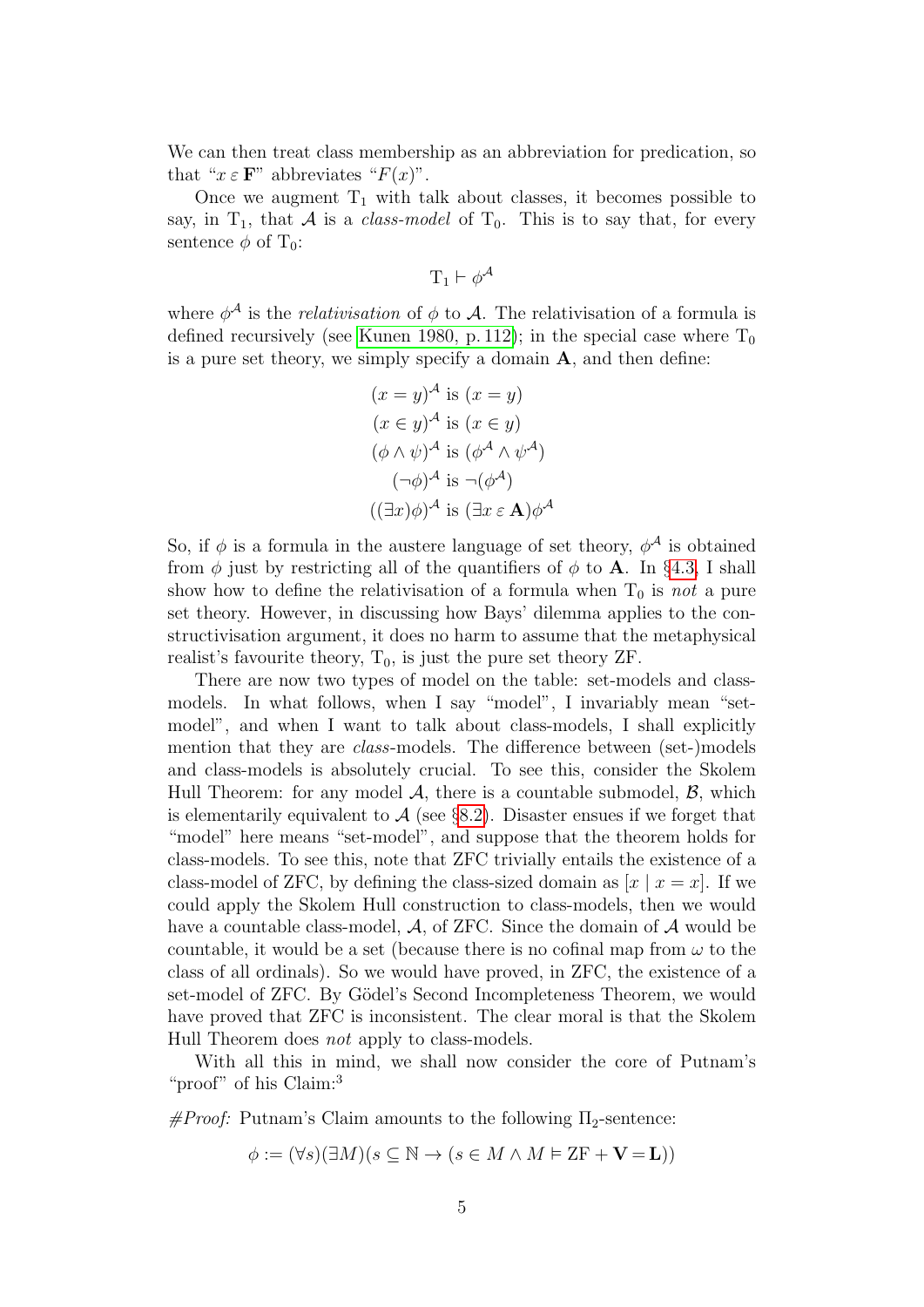Shoenfield's Absoluteness Lemma states that  $\psi^{\mathbf{L}} \leftrightarrow \psi$ , for any  $\Pi_2$ -sentence  $\psi$ . So to prove  $\phi$ , it suffices to prove its relativisation to **L**:

$$
\phi^{\mathbf{L}} = (\forall s \in \mathbf{L})(\exists M \in \mathbf{L})(s \subseteq \mathbb{N} \to (s \in M \land M \vDash \mathbf{ZF} + \mathbf{V} = \mathbf{L}))
$$

For every  $s \in L$ , "there is a model—namely L itself—which satisfies " $V = L$ " and contains s. By the [Skolem Hull] Theorem, there is a countable submodel, M, which is elementary equivalent to L and contains  $s$ .... By [Gödel's Condensation Lemma,  $M$ ] itself lies in  $\mathbf{L}^n$  [\(Putnam 1980, p. 468\)](#page-31-3). This establishes  $\phi^{\mathbf{L}}$ , as required.  $\Box$ 

As Bays and Velleman note, the problem here is that L is a proper class, not a set. We just saw that the Skolem Hull Theorem can only be applied to sets, and not to proper classes. So the "proof" fails.

### <span id="page-5-0"></span>2.3 Applying Bays' dilemma to the constructivisation argument

To repair the fallacious "proof", we might present the argument in a theory in which "the L of ZF" (so to speak) can be treated as a set, for then the Skolem Hull Theorem could be applied to it after all. One option is to offer the proof in ZFK, which adds to ZF the claim that there is some inaccessible cardinal  $\kappa$ ; and [Velleman \(1998\),](#page-31-4) Bays [\(2001, pp. 338, n.6;](#page-30-0) [2007, pp. 123–4\)](#page-30-1) and [Bellotti \(2005, p. 396\)](#page-30-2) all consider repairing the proof in this way. Now we can argue thus:

**Constructivisation Theorem** (ZFK). Let  $s$  be a subset of  $N$ . There is a model, M, of  $ZF + V = L$ , such that for each  $n \in s$ ,  $\mathcal{M} \models (n \in s)$ .

Proof Sketch. The core of the argument is that, by Shoenfield's Absoluteness Lemma, it suffices to prove:

$$
\phi^{L_{\kappa}} := (\forall s \in L_{\kappa})(\exists M \in L_{\kappa})(s \subseteq \mathbb{N} \to (s \in M \land M \vDash \mathrm{ZF} + \mathbf{V} = \mathbf{L}))
$$

Given any  $s \in L_{\kappa}$ , let M be a countable Skolem Hull of  $L_{\kappa}$  containing s. Then  $M \equiv L_{\kappa} \models \text{ZF} + \mathbf{V} = \mathbf{L}$  (see [Kunen 1980, pp. 132, 169–70\)](#page-30-3). Moreover  $M \subsetneq L_{\kappa}$ , so  $M \in L_{\kappa}$ , by Gödel's Condensation Lemma.  $\Box$ 

The parenthetical remark after the theorem's name indicates that this is a theorem of ZFK. However—and this is crucial—this proof cannot be given in ZF, since ZF cannot prove the existence of  $L_{\kappa}$ . This gives the metaphysical realist two options. On the one hand, since ZFK is strictly stronger than ZF, the metaphysical realist can avoid Putnam's argument by simply rejecting ZFK. On the other hand, she might accept ZFK and so accept that there are nonstandard models of ZF, but she could remain nonchalant about the existence of nonstandard models of ZF, for only a nonstandard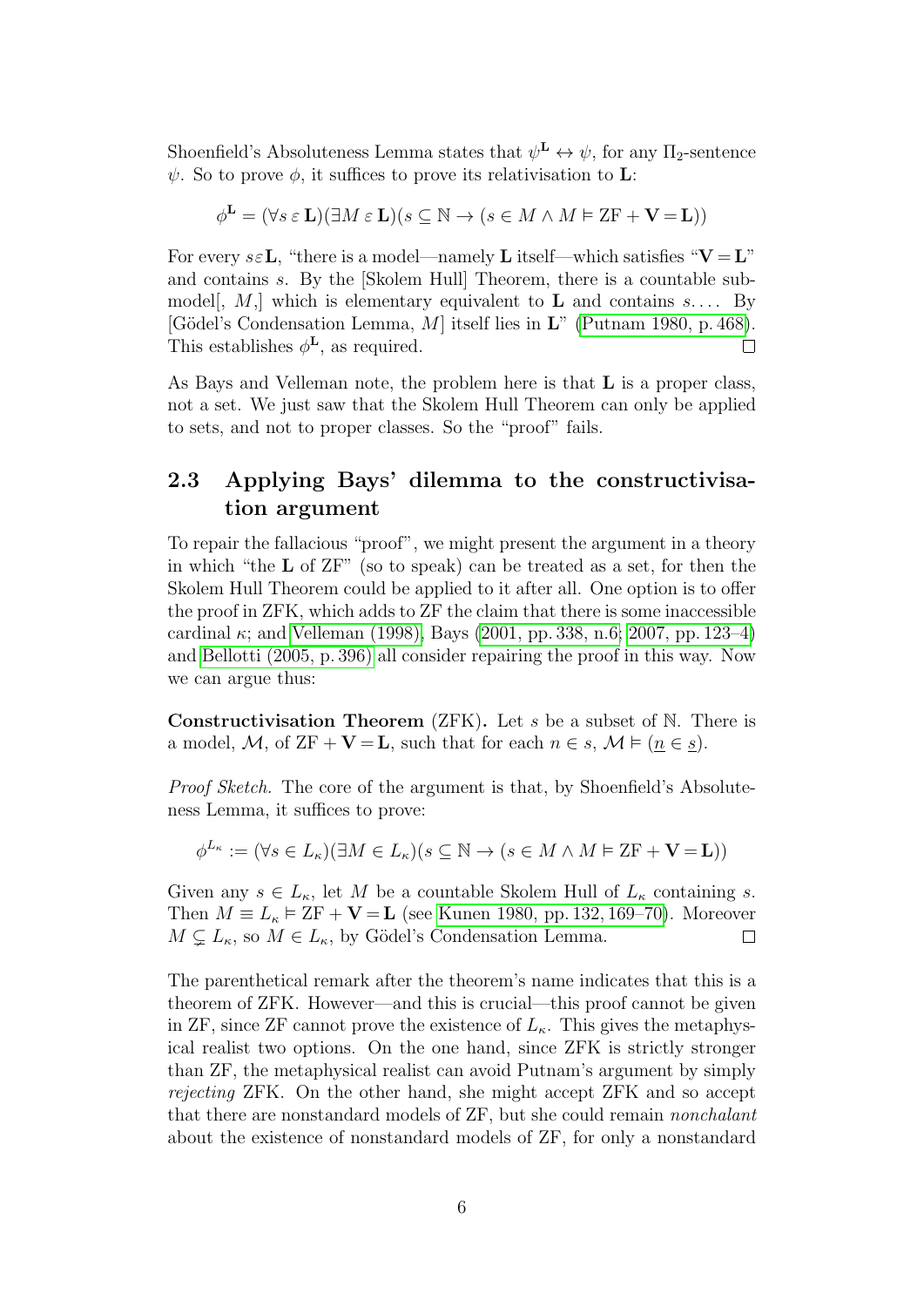model of ZFK would worry her. Bays' dilemma thus successfully applies to the argument just given.

This is already a fair criticism of Putnam's [1980-](#page-31-3)argument. However, it is worth asking whether the applicability of Bays' dilemma is an intrinsic feature of the constructivisation argument, or whether it is merely a contingent artefact of the particular proof we just considered. Bays argues that it is intrinsic, for the following reason: Putnam's Claim entails the existence of a model of  $ZF$ , but Gödel's Second Incompleteness Theorem shows that ZF cannot itself prove the existence of any such model; so Putnam's Claim cannot be proved in ZF or any weaker theory. Consequently, Bays' dilemma can be applied whenever we try to argue for something like Putnam's Claim. For this reason, Bays calls his dilemma "inescapable"  $(2001, pp. 338-40).$ 

I entirely agree with Bays that the constructivisation argument faces difficulties. However, I am less certain about Bays' diagnosis that these difficulties are "inescapable". To explain why, it will help to set aside the constructivisation argument for now (until §[6\)](#page-18-0), and turn my attention to the Skolemisation and permutation arguments. These arguments are, in any case, of wider philosophical interest than the constructivisation argument, because they are much more central to Putnam's model-theoretic assault on metaphysical realism.

# <span id="page-6-0"></span>3 The Skolemisation Argument

Bays [\(2001, pp. 338–40, n.7\)](#page-30-0) claims that his dilemma hamstrings the Skolemisation argument in just the same way that it hamstrings the constructivisation argument. In this section, I shall show that Bays is mistaken. The Skolemisation argument uses a theorem which can be proved, with full generality, in very weak model theories. Accordingly, Bays' dilemma does not threaten the argument.

#### 3.1 The Skolemisation argument

Putnam's target is a metaphysical realist who has advanced a theory,  $T_0$ , whose intended interpretation is uncountable.<sup>4</sup> Putnam's Skolemisation argument proceeds by invoking the Completeness Theorem of first-order logic.

Completeness Theorem. Let T be any consistent countable set of sentences of a first-order language. There is a model  $\mathcal{N} \models$  T whose domain is N.  $\Box$ 

Accordingly, if the metaphysical realist's theory  $T_0$  has any models, it has an unintended countable model  $\mathcal{N}_0$ . From a sufficiently broad perspective, this Skolemisation argument and the constructivisation argument raise the same challenge for the metaphysical realist. The metaphysical realist must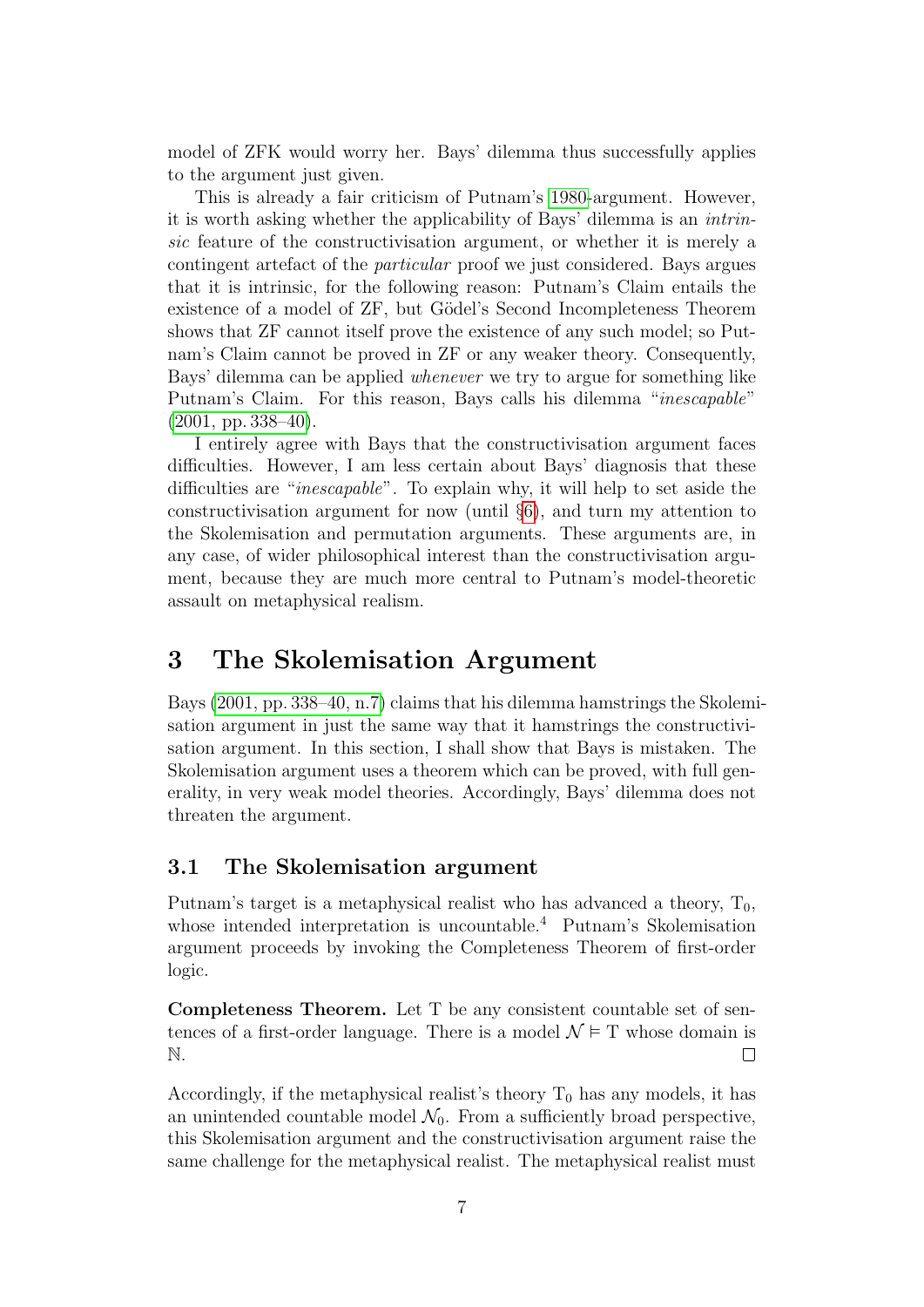explain why  $\mathcal{N}_0$  is an *unintended* model, even though  $\mathcal{N}_0$  models the metaphysical realist's theory,  $T_0$ . [\(Putnam 1980, pp. 465–6;](#page-31-3) also see [Skolem](#page-31-5) [1922.](#page-31-5) [Putnam 1980](#page-31-3) actually uses the Skolem Hull Theorem, rather than the Completeness Theorem; I discuss this version of the argument in §[5.](#page-15-0))

The metaphysical realist has a number of lines of response to this argument. She might attempt to explain that  $T_0$  is a theory expressed in "full" second-order logic, in which case, the Completeness Theorem for first-order logic does not apply to it. More generally, she might attempt to explain why some feature of  $\mathcal{N}_0$  renders it unintended. These kinds of reactions are well-explored elsewhere—perhaps most famously in [Lewis 1984—](#page-30-4)and I shall not discuss them here. I wish to investigate whether Bays' dilemma offers a new line of response to Putnam's model-theoretic arguments.

#### <span id="page-7-0"></span>3.2 Raising and finessing Bays' Dilemma

The Completeness Theorem is a theorem of  $WKL_0$  [\(Simpson 1999, pp. 139–](#page-31-6)  $41$ ).<sup>5</sup> If the metaphysical realist rejects WKL<sub>0</sub>, she may be able to reject the Completeness Theorem too. In that case, we will not be able to run the Skolemisation argument against her. However,  $\text{WKL}_0$  is an extremely weak mathematical theory; it is much weaker than Z, for example. So, in what follows, I shall assume that the metaphysical realist's theory,  $T_0$ , is stronger than  $WKL_0$ , and so that she accepts the Completeness Theorem. That is, I shall assume that Putnam's opponents are metaphysical realists about a reasonable chunk of mathematics. I shall also assume, for the whole of this subsection, that  $T_0$  is an effectively axiomatisable theory. (I shall consider negation-complete theories in the next subsection.)

Being stronger than  $WKL_0$ ,  $T_0$  contains more than enough arithmetic to formalise talk about any effectively axiomatisable theory. So  $T_0$  can formalise talk about itself: where  $\mathscr L$  is the language of  $T_0$ , there is an  $\mathscr L$ sentence which formalises such English expressions as  $T_0$  is a consistent countable set of sentences".<sup>6</sup> Now consider this proposition:

 $T_0$ -conditional  $(T_0)$ . If  $T_0$  is a consistent countable set of sentences, then there is a model  $\mathcal{N}_0 \models T_0$  whose domain is N. П

We ought to think of the  $T_0$ -conditional as a long formal sentence in the language  $\mathscr{L}$ . Crucially, this  $\mathscr{L}$ -sentence is a theorem of T<sub>0</sub> (as indicated by the parenthetical remark after the theorem's name). Recall that the Completeness Theorem is a theorem of  $WKL_0$ , and so is a theorem of  $T_0$ ; the  $T_0$ -conditional is then obtained simply by instantiating (the formal code for the effective axiomatisation of)  $T_0$  into the Completeness Theorem. So the metaphysical realist must think that the  $T_0$ -conditional is true.

Of course, the  $T_0$ -conditional does not tell us that  $T_0$  has some nonstandard model  $\mathcal{N}_0$ . To show that, we would need to discharge the conditional's antecedent. On pain of Gödel's Second Incompleteness Theorems, the metaphysical realist cannot prove, in  $T_0$ , that  $T_0$  is a consistent countable set of sentences. To prove that  $T_0$  is consistent, she would have to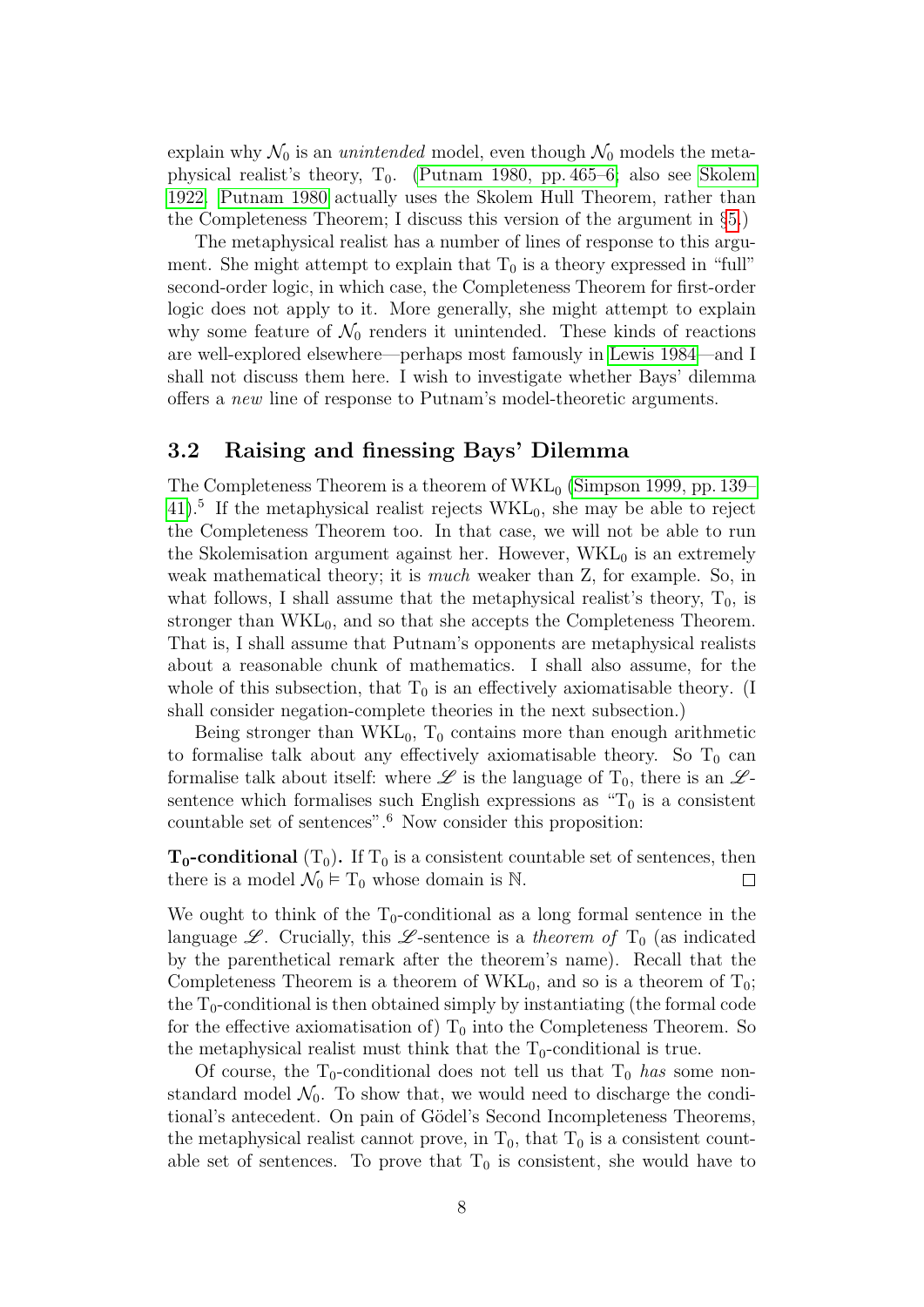move to some other theory,  $T_1$ , such as  $T_0 + \text{Con}(T_0)$ . This is where Bays' dilemma is supposed to arise (recall §[2.3\)](#page-5-0). On the one hand, the metaphysical realist may reject  $T_1$ . She will then accept the conditional, but can happily reject the consequent. On the other hand, she may accept  $T_1$ , and so accept that there is an unintended model of  $T_0$ , but treat this result with *nonchalance*, since she would only care about an unintended model of  $T_1$ .

We can immediately rule out the strategy of rejecting  $T_1$ . A metaphysical realist about  $T_0$  thinks that  $T_0$  is true. Since truth entails consistency, she must accept both  $T_0$  and  $Con(T_0)$ . That is just to accept  $T_1$ , as [Bellotti](#page-30-2) [\(2005, p. 405\)](#page-30-2) has noted.

The metaphysical realist must therefore attempt to remain nonchalant; Bays must emphasise that Putnam has shown nothing yet about  $T_1$ . However, Putnam can run exactly the preceding argument against  $T_1$ .  $T_1$  is strictly stronger than  $WKL_0$ , and is still effectively axiomatisable. So we have:

 $T_1$ -conditional  $(T_0)$ . If  $T_1$  is a consistent countable set of sentences, then there is a model  $\mathcal{N}_1 \models T_1$  whose domain is N.  $\Box$ 

Again, this formal  $\mathscr{L}$ -sentence is a theorem of  $T_0$ . And again, the metaphysical realist thinks that  $T_1$  is true, so she can hardly deny that  $T_1$  is consistent. So she must accept a strictly stronger theory,  $T_2 = T_1 + \text{Con}(T_1)$ , and attempt to remain nonchalant. But by exactly the same argument, involving the  $T_2$ -conditional (another theorem of  $T_0$ ), she must ascend to a stronger theory,  $T_3 = T_2 + \text{Con}(T_2) \dots$  In short, the metaphysical realist is forced to commit to every theory in an iterated consistency-sequence. This is an ordinal sequence of theories such that:<sup>7</sup>

$$
T_{\alpha+1} := T_{\alpha} + Con(T_{\alpha})
$$
 for some appropriate definition of "Con(X)"  

$$
T_{\alpha} := \bigcup_{\beta < \alpha} T_{\beta}
$$
 when  $\alpha$  is a limit ordinal

No matter how far the metaphysical realist runs along this consistency-sequence, Putnam's model-theoretic arguments are waiting for her. At every stage  $\alpha$ ,  $T_{\alpha}$  is an effectively axiomatised theory and the  $T_{\alpha}$ -conditional is a theorem of  $T_0$ . And at every stage  $\alpha$ , she is committed to the antecedent of the  $T_{\alpha}$ -conditional. So, every time she moves from one theory to the next in the consistency-sequence, she merely steps out of the frying pan and into another, very slightly larger, frying pan.

The crucial point is this. The metaphysical realist herself always supplies the assumption that her favourite theory has a model. So Putnam's argument only requires the conditional: If a theory has any models, then it has an unintended model. This is the fundamental reason why the Skolemisation argument resists Bays' dilemma.

In desperation, the metaphysical realist might make the following argument. The Skolemisation argument starts with the metaphysical realist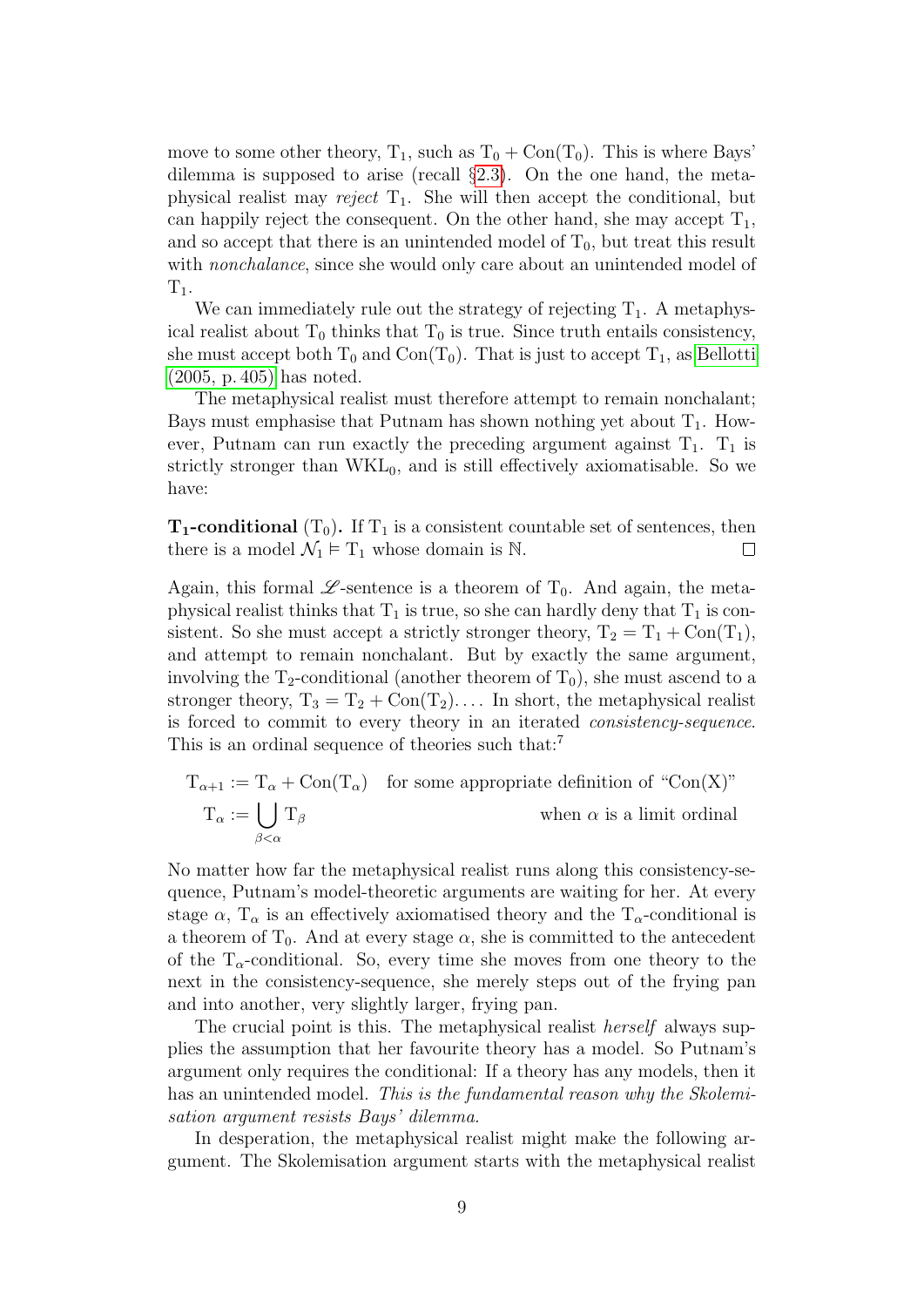presenting some theory,  $T_0$ , and Putnam then uses the Completeness Theorem to generate a countable model  $\mathcal{N}_0 \models T_0$ . Now, if the metaphysical realist is allowed to add new sentences to her theory, moving from  $T_0$  to  $T_1$ , we have no guarantee that  $\mathcal{N}_0 \models T_1$ . For this reason, it seems important to keep the metaphysical realist's theory fixed. However, the metaphysical realist has just agreed that she is committed to every theory in an infinite sequence of theories. She may then claim that no single fixed theory captures all of her commitments. In which case the metaphysical realist might object that "Putnam's argument goes wrong at a very early point", because the "whole apparatus of (fixed) theories and models seems decidedly inappropriate."<sup>8</sup>

I cannot see how this response would help the metaphysical realist. The metaphysical realist has simply pointed out that she cannot articulate all of her commitments. This is just another problem for her position, and it does not help her to deal with the Skolemisation argument. Whatever claims the metaphysical realist manages to make, Putnam can show her that those claims have a countable model. This is all that the Skolemisation argument requires.

#### <span id="page-9-0"></span>3.3 A detour through negation-complete theories

We have seen that the Skolemisation argument is untouched by Bays' dilemma. However, it is worth noting that Putnam's "apparatus of (fixed) theories and models" is entirely unobjectionable in the present context. To show this, I shall embark on a brief but interesting detour, concerning negation-complete theories.

Recall the credo of metaphysical realism, as explained at the start of this paper. The credo states: there is some fixed totality of objects, which we hope that our best theory truly describes, where truth consists of some sort of correspondence relation. So let  $\mathscr L$  be the language of  $T_0$ . Since the world is some structure, W, we can introduce  $T_{\star}$  as the set of all  $\mathscr{L}$ sentences satisfied by W. More briefly:  $T_{\star}$  contains every truth expressible in  $\mathscr{L}.$ 

Putnam [\(1983, p. ix, n\)](#page-31-7) maintained that we can run a Skolemisation argument even against a metaphysical realist who advances  $T_{\star}$ . It would not matter much if Putnam were wrong about this: since  $T_{\star}$  is negationcomplete, and hence not effectively axiomatisable, no metaphysical realist could ever *actually* advance  $T_{\star}$ . However, the purpose of this detour is to show that Putnam is, indeed, correct here. The detour is interesting, in the present context, because it vindicates the "apparatus of (fixed) theories and models".

In §[3.2,](#page-7-0) I showed how to run an argument against a metaphysical realist who advocates an effectively axiomatisable theory,  $T_{\alpha}$ : simply note that  $T_0$  entails the  $T_\alpha$ -conditional, and then sit back and allow the metaphysical realist's own assumptions to do the rest. So, to run a Skolemisation argument against  $T_{\star}$ , we might want to start by asking whether  $T_0$  entails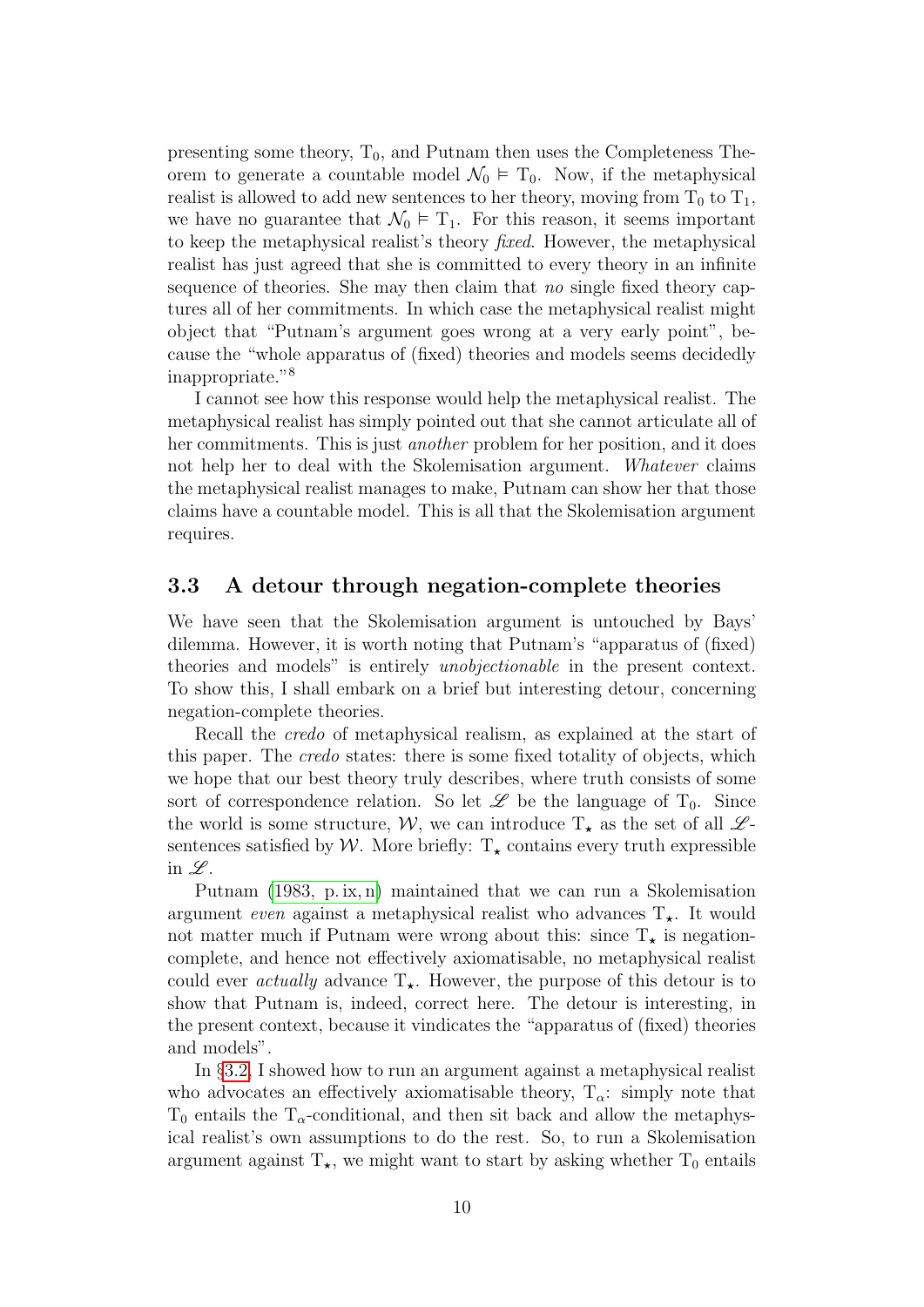the following sentence:

 $\#\mathbf{T}_{\star}\text{-conditional.}$  If  $\mathbf{T}_{\star}$  is a consistent countable set of sentences, then there is a model  $\mathcal{N}_{\star} \models T_{\star}$  whose domain is N.

This question is a trick-question.  $T_{\star}$  is negation-complete, sound and stronger than WKL<sub>0</sub>. Accordingly,  $T_{\star}$  is not effectively axiomatisable, and so no formula of  $\mathscr L$  defines (the axiom base of)  $T_{\star}$ . So " $T_{\star}$  is a consistent set of sentences" is not even a *sentence* of  $\mathscr{L}$ . A fortiori, "the  $T_{\star}$ -conditional" (scare-quotes needed) is not even an  $\mathscr{L}$ -sentence. If we want to convince the metaphysical realist that  $T_{\star}$  has a countable model, we clearly cannot follow the route pursued in §[3.2.](#page-7-0)

Here is an alternative route. No  $\mathscr{L}$ -sentence expresses that  $T_{\star}$  is consistent, but nothing stops the metaphysical realist from expanding her language. Let  $\mathscr K$  be a language in which one can express that  $T_{\star}$  is consistent (perhaps  $K$  contains a truth predicate for  $\mathscr{L}$ ). Once she can express the thought that  $T_{\star}$  is consistent, the metaphysical realist must immediately accept that  $T_{\star}$  is consistent, since she thinks that  $T_{\star}$  is true. An appropriate completeness theorem will now force her to accept that  $T_{\star}$  has a countable model, as required.

However, the argument just given took place neither within  $T_0$  nor  $T_{\star}$ , but within some *wider* formal semantic theory. So our metaphysical realist may respond to this argument as follows. She first claims that she cannot talk about models for  $T_{\star}$  at all while using (the language of)  $T_{\star}$ . She explains that, if she wants to talk about models for  $T_{\star}$ , then she must move to some wider *formal* semantic theory, S (given in the richer language,  $\mathscr{K}$ ). However, she continues, once she has accepted S, she no longer cares that  $T_{\star}$  has unintended models; she would only care if the theory  $T_{\star} + S$ had unintended models, and she has not yet been shown that it does.

The response we are imagining resurrects Bays' strategy of nonchalance, in the special case where the metaphysical realist's favourite theory is negation-complete. Here, though, the metaphysical realist's nonchalance rests upon the following:

 $(c)$  **Model-formalism.** The metaphysical realist maintains that talking about models only makes sense within the context of some formal model theory, given in some formal language.

Unfortunately for this metaphysical realist, such *model-formalism* is absolutely incompatible with metaphysical realism. I shall spend the remainder of this subsection explaining why.

We must again recall the metaphysical realist's *credo* that truth involves some sort of correspondence. Putnam suggested that we discuss the correspondence relation in terms of model-theoretic satisfaction. If the metaphysical realist had some other way to explain the correspondence relation, she should have spoken up much earlier. It would have saved us all a lot of time, since if we can discuss correspondence without invoking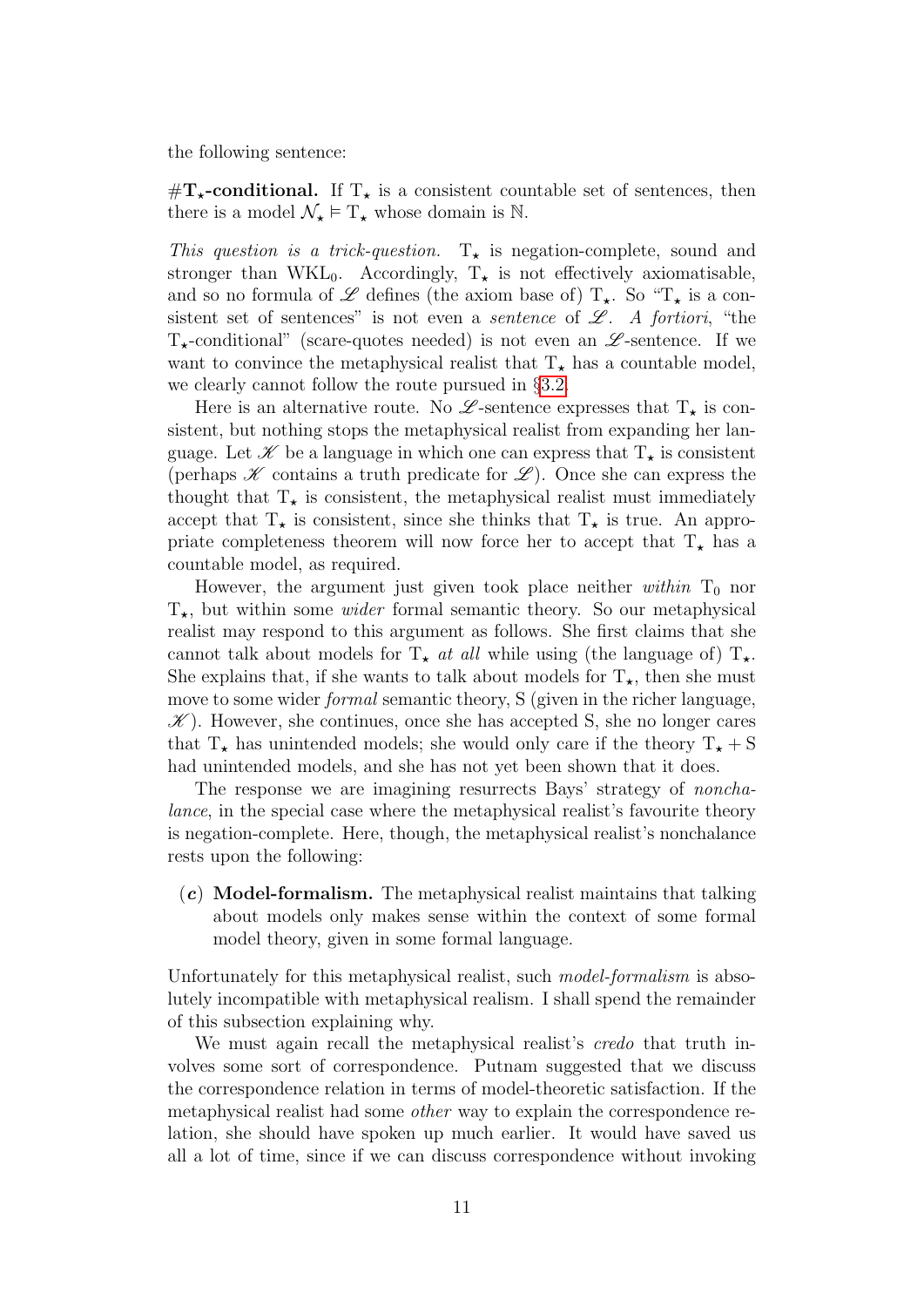model theory, model-theoretic arguments will just be *irrelevant* to metaphysical realism. So, we must suppose that the metaphysical realist agrees that correspondence is to be explained via models.

Suppose, now, that our metaphysical realist has adopted the strategy of model-formalism, in an attempt to resurrect the strategy of nonchalance. As a model-formalist, she thinks that *all* talk about models must take place within a formal model theory. If she is dealing with a negation-complete theory, such as  $T_{\star}$ , she must think that she cannot talk about models for  $T_{\star}$ within  $T_{\star}$  (for if she *could* do that, then she would have to accept that  $T_{\star}$ has a countable model, about which she could not remain nonchalant.) So if she wants to talk about *correspondence* for  $T_{\star}$ , she must move to a wider formal semantic theory, S. But it is not indicative of metaphysical realism to discuss, in a formal theory S, the models of some formal theory  $T_{\star}$ ; it simply indicates a willingness to engage in a certain branch of mathematics, namely, model theory. Nor is it indicative of metaphysical realism to talk in S about *correspondence* for  $T_{\star}$ ; even the most ardent anti-realist can do that, so long as they are antirealists about S itself (or about some yet-wider theory). So, how is the metaphysical realist to indicate her metaphysical realism?

This question reveals an essential tension between metaphysical realism and model-formalism. Metaphysical realism demands that there is an externalist perspective on formal theories. Model-formalism demands that any perspective concerning correspondence must be internal to some formal theory. Model-formalism, then, yields an even stronger internalist conclusion than Putnam himself drew from his model-theoretic arguments: Model-formalism denies that metaphysical realists can even give any content to the picture of an externalist perspective (cf. [Putnam 1992, pp. 353–4\)](#page-31-8).

Evidently, the metaphysical realist cannot hope to resurrect Bays' dilemma by appealing to model-formalism. More generally, the metaphysical realist must avoid model-formalism entirely. She must maintain that her central credo "can only be stated with 'typical ambiguity'—i.e. it transcends complete formalization in any one theory" [\(Putnam 1978, p. 125\)](#page-31-1). She must treat metaphysical realism as an intuitive picture, rather than as something totally formalisable. She might attempt to flesh out this picture via a theological parable (cf. [Putnam 1983, pp. ix–x\)](#page-31-7). The metaphysical realist imagines God establishing a correspondence relation between the theories of Earthbound humans and the objects of the world. As she sits by God's side and watches God at work, she sees that God is engaged in a practice much like that of building a model for a formal theory. She sees that certain features of God's correspondence relation behave like model-theoretic satisfaction. Of course, this is a metaphor: she is not really watching God build a model of her theory; she is simply using that theory and hoping that she is thereby saying true things (she is hoping that God is smiling on her). Nonetheless, outside the metaphor, she can retain the insight that certain features of correspondence behave like model-theoretic satisfaction.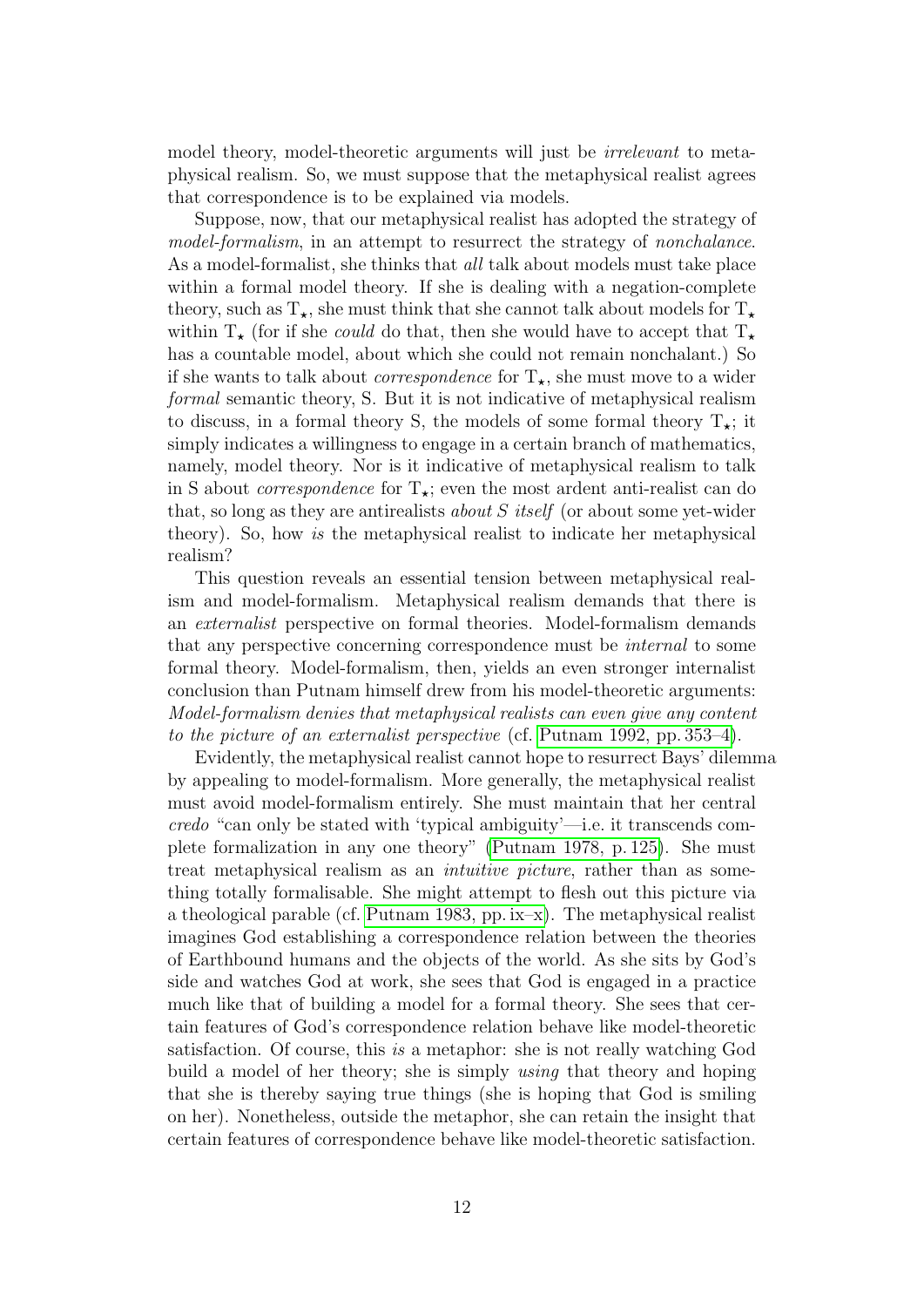In short, the metaphysical realist should hold that formal model theory helps *explicate* her claim that truth consists in some sort of correspondence relation. (This is to be contrasted with the model-formalist's mantra that talk about models is only meaningful *at all* within the context of some formal model theory.) However, this explication comes with a price: when the metaphysical realist sat with God, she saw that God had many possible correspondence relations to choose from. In particular, she saw that  $T_{\star}$ has a model which is countable from God's perspective, and many other "unintended" models besides. She must tackle Putnam's model-theoretic arguments head-on.

#### 3.4 Two metamathematical properties

The detour of the previous subsection was illuminating, but it is liable to distract attention from the central point of this paper. Allow me to repeat that central point. The Skolemisation argument avoids Bays' dilemma thanks to two metamathematical properties of the Completeness Theorem:

- <span id="page-12-0"></span>(1) It tells us that any consistent set of sentences has an "unintended" model.
- <span id="page-12-1"></span>(2) It is provable in an extremely weak model theory.

Of course, these properties do not allow Putnam to offer a formal proof that the metaphysical realist's favourite theory has a countable model. Fortunately, Putnam is not arguing with a theorem-prover; he is arguing with a philosopher with substantial prior metaphysical commitments. All Putnam needs to do is convince the metaphysical realist that her theories have countable models. He can do this by virtue of the two metamathematical properties just mentioned. By property ([1](#page-12-0)), any theory which is any good has a countable model. By property ([2](#page-12-1)), the metaphysical realist can see this with full generality—and so for any theory which she might ever be right to accept—on the basis of an extremely weak model theory, which she already does accept.

### 4 The permutation argument

I now turn to Putnam's permutation argument. Bays does not discuss the permutation argument in the context of his "dilemma"; my talk of "Bays' dilemma", in the context of the permutation argument, is by analogy with Bays' treatment of the Skolemisation and constructivisation arguments. However, the permutation argument can finesse Bays' dilemma in just the same way as the Skolemisation argument. The reason for this is that the permutation theorem exhibits the two crucial metamathematical features just mentioned.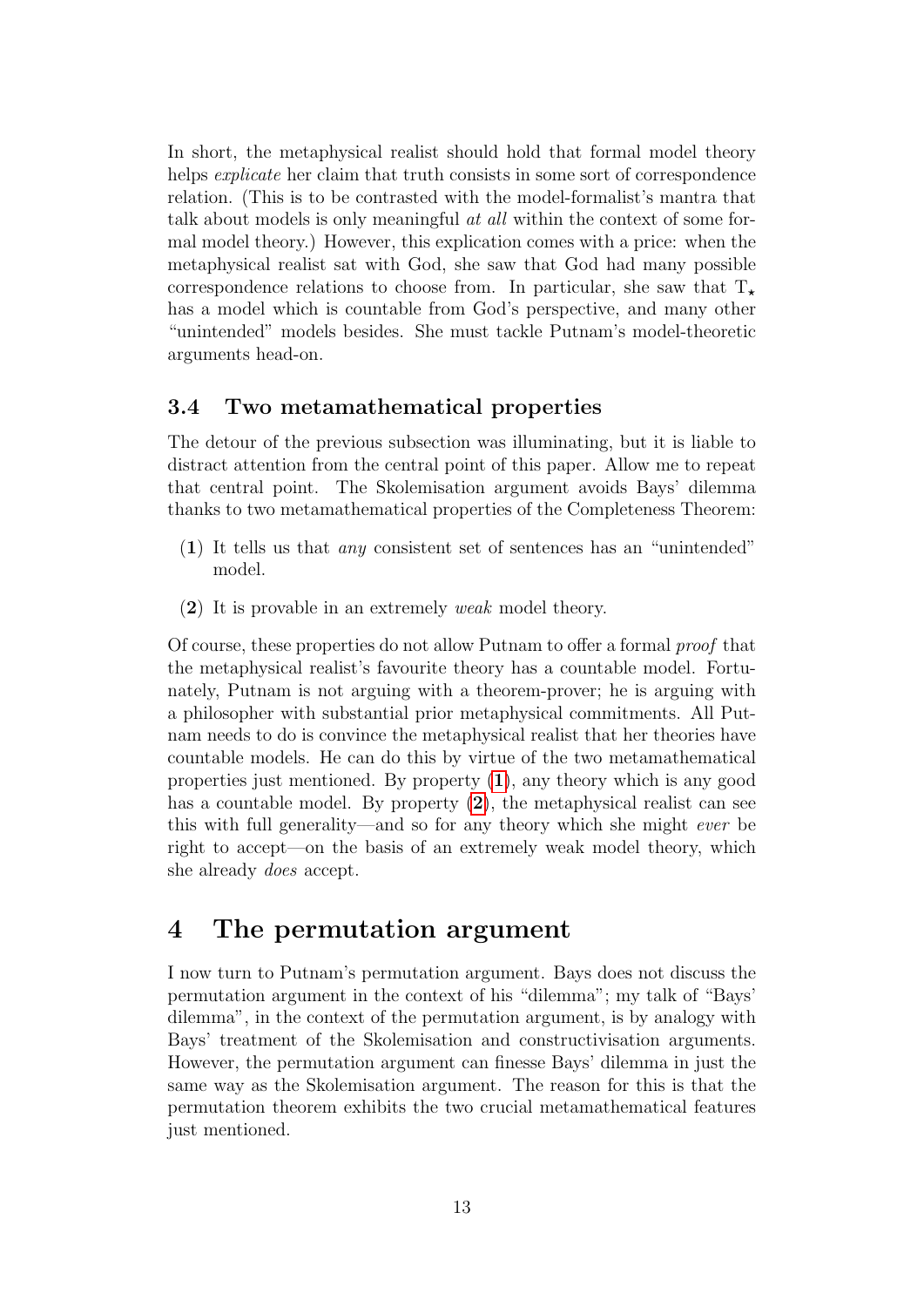#### 4.1 Putnam's permutation argument

Intuitively, the permutation argument allows us to generate an unintended model by "shuffling" the reference and correspondence relations of the intended model. Formally, we employ the following theorem (see §[8.1\)](#page-20-0):

Permutation Theorem. Let T be a theory with a non-trivial model. T has multiple distinct isomorphic models.  $\Box$ 

So, if W models the metaphysical realist's favourite theory  $T_0$ , then there is some permuted model,  $P$  which, by construction, is isomorphic to  $W$ . A fortiori, both models make exactly the same sentences of  $T_0$  true. Furthermore, since they are isomorphic, no possible sentence of the object language can be added to  $T_0$  to tell them apart. So we have absolutely free choice as to whether to treat correspondence as given by model-theoretic satisfaction in  $W$ , or by model-theoretic satisfaction in  $P$ . This is Putnam's permutation argument [\(1981, pp. 32–8, 217–8\)](#page-31-0).

#### 4.2 Finessing Bays' dilemma

The question we need to address is familiar. When we permute the metaphysical realist's favourite theory,  $T_0$ , must we work in a theory that is strictly stronger theory than  $T_0$ , or can we work in some weaker theory?

It should come as no surprise to learn that the Permutation Theorem is provable in an extremely weak set theory. In particular, one can present the Permutation Theorem in theories much weaker than Z–I, that is, Zermelo set theory without an Axiom of Infinity (see §[8.1\)](#page-20-0). If the metaphysical realist does not accept some such theory, she cannot do much mathematics at all. So, as in my discussion of the Skolemisation argument, I shall assume that the metaphysical realist accepts enough mathematics to prove the Permutation Theorem.

The same key factors are now in place for the permutation argument as they were for the Skolemisation argument. In particular:

- ([1](#page-12-0)) The Permutation Theorem tells us that any set of sentences with a model has a permuted model.
- ([2](#page-12-1)) The Permutation Theorem can be proved, with complete generality, in extremely weak model theories.

Accordingly, if Bays attempted to deploy his dilemma against the permutation argument, we could reply with exactly the same argument as we considered in the case of the Skolemisation argument. By  $(1)$  $(1)$  $(1)$ , any theory which is any good has a permuted model. By ([2](#page-12-1)), the metaphysical realist can see this with full generality—and so for any theory which she might ever be right to accept—on the basis of an extremely weak model theory, which she already does accept. In short, the permutation argument absolutely resists Bays' dilemma.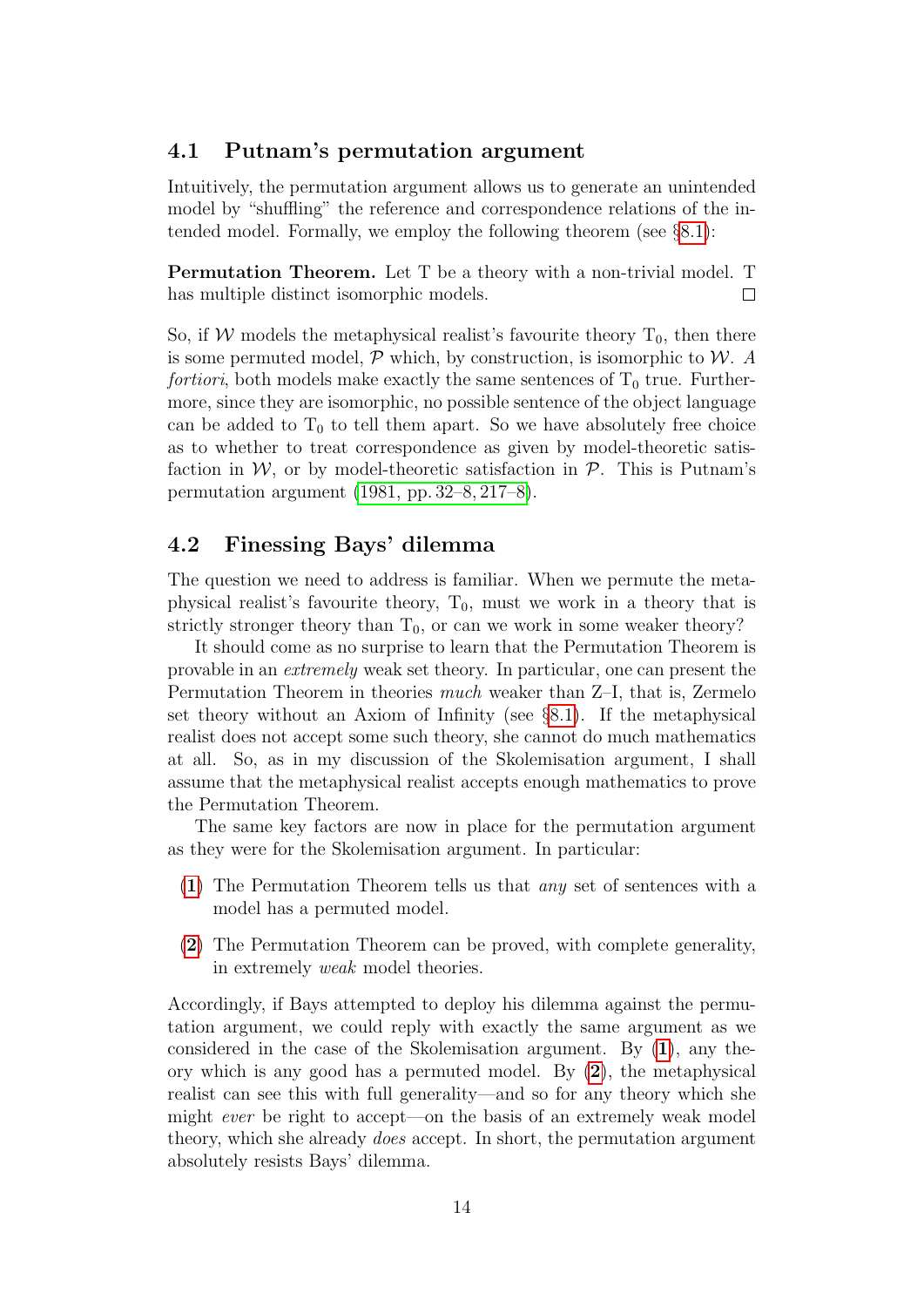The Permutation Theorem comes with an added bonus. The Completeness Theorem produces an "unintended" model from a given theory. Hypothetically at least, this allows the metaphysical realist space to respond by rejecting the "apparatus of (fixed) theories and models", and such thoughts occupied much of §§[3.2](#page-7-0)[–3.3.](#page-9-0) When considering the Permutation Theorem, we can streamline this discussion considerably, since

<span id="page-14-1"></span>(3) The Permutation Theorem generates an "unintended" model from a given model.

The metaphysical realist thinks of the world as the intended model of some theory (perhaps "God's theory"). Accordingly, the Permutation Theorem immediately shows the metaphysical realist the following: If there is a world at all, then there is a permuted world.

#### <span id="page-14-0"></span>4.3 A detour through permuted class-models

We have seen that the permutation argument resists Bays' dilemma admirably. Before moving on, I would like to embark on a second brief detour. This time, I would like to explore how the permutation argument applies to *class*-models.<sup>9</sup>

In §[2.2,](#page-3-0) I explained how to relativise a sentence,  $\phi$ , to a class-model,  $\mathcal{A}$ . There, I assumed that  $A$  was a class-model of pure set theory. However, we can liberalise the definition of the relativisation of a sentence, to allow classmodels of any theory. As before, we first define the domain of  $A$  as a class, **A**. We next define an *interpretation* class-function,  $I^A$  :  $[x \mid x = x] \longrightarrow A$ , whose primary role is to assign "interpretations" to the individual constants of the language of  $T_0$ . For each atomic predicate " $R$ " in the language of  $T_0$ , we also define a suitable class  $\mathbb{R}^{\mathcal{A}}$ . Now we define  $\phi^{\mathcal{A}}$  recursively:

$$
(x = y)^{\mathcal{A}} \text{ is } (\mathbf{I}^{\mathcal{A}}(x) = \mathbf{I}^{\mathcal{A}}(y))
$$
  

$$
(R(x_1, \dots, x_n))^{\mathcal{A}} \text{ is } (\langle \mathbf{I}^{\mathcal{A}}(x_1), \dots, \mathbf{I}^{\mathcal{A}}(x_n) \rangle \in \mathbf{R}^{\mathcal{A}})
$$
  

$$
(\phi \land \psi)^{\mathcal{A}} \text{ is } (\phi^{\mathcal{A}} \land \psi^{\mathcal{A}})
$$
  

$$
(\neg \phi)^{\mathcal{A}} \text{ is } \neg (\phi^{\mathcal{A}})
$$
  

$$
((\exists x)\phi)^{\mathcal{A}} \text{ is } (\exists x \in \mathbf{A})\phi^{\mathcal{A}}
$$

Armed with this apparatus, we could run a class-level version of the permutation argument. We would start by fixing some non-trivial class-sized bijection  $\pi$  on the class-domain  $[x \mid x = x]$ . We would then define two class-models,  $W$  and  $P$ , as follows:

$$
\mathbf{W} := [x \mid x = x] \qquad \mathbf{P} := [x \mid x = x]
$$
  
\n
$$
\mathbf{I}^{\mathcal{W}} := [\langle x, x \rangle \mid x = x] \qquad \mathbf{I}^{\mathcal{P}} := \boldsymbol{\pi}
$$
  
\n
$$
\mathbf{R}^{\mathcal{W}} := [\langle x_1, \dots, x_n \rangle \mid R(x_1 \dots x_n)] \quad \mathbf{R}^{\mathcal{P}} := [\langle \boldsymbol{\pi}(x_1), \dots, \boldsymbol{\pi}(x_n) \rangle \mid R(x_1 \dots x_n)]
$$

for each predicate "R". Now, as long as  $T_0$  is powerful enough to talk about class-models and to prove the Permutation Theorem (which is not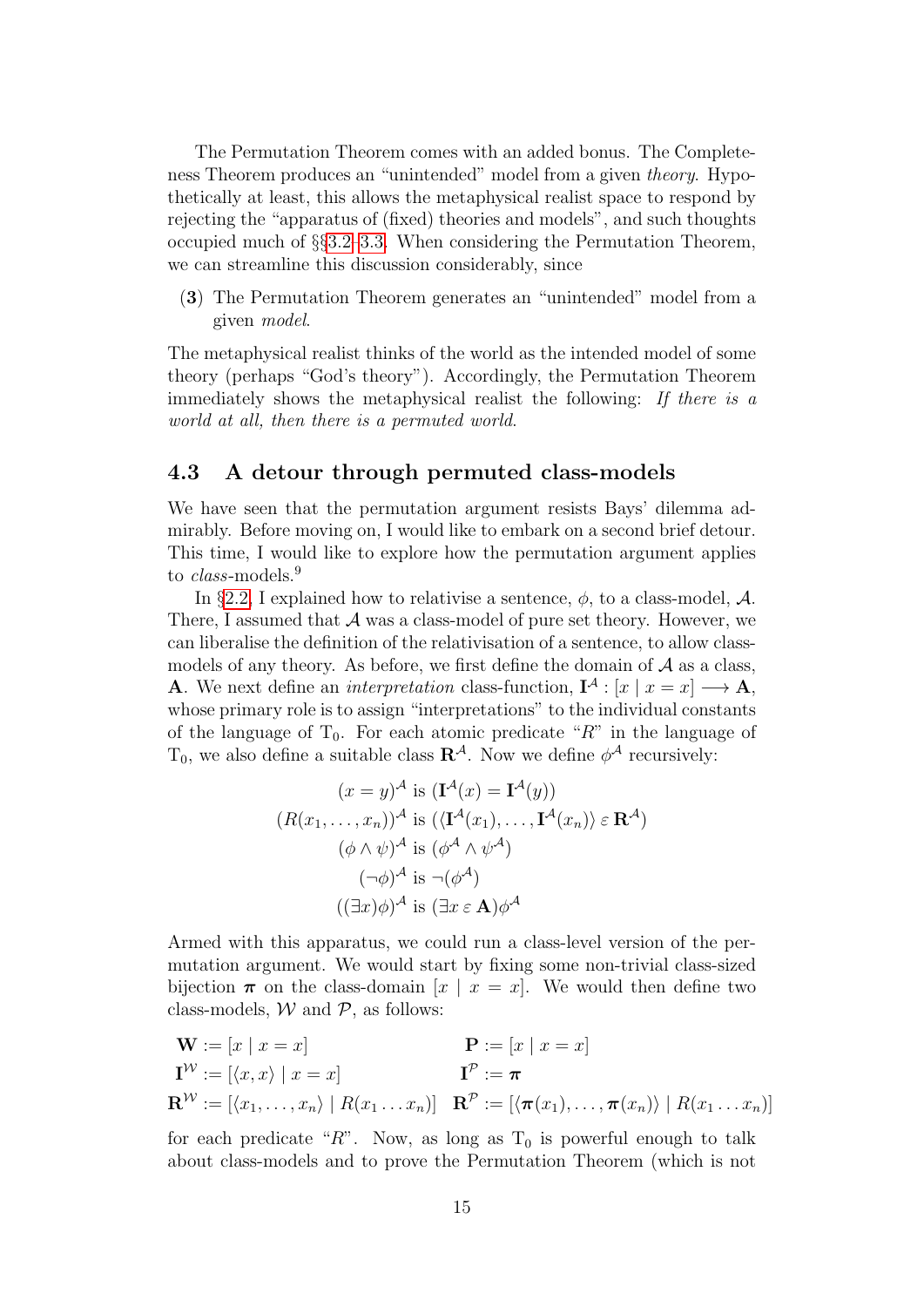to ask very much), we can prove the existence of these class-models for  $T_0$ within  $T_0$  itself. In which case, we can simply ask the metaphysical realist, within her favourite theory, why she thinks that "R" refers to  $\mathbb{R}^{\mathcal{W}}$ , rather than  $\mathbb{R}^p$ . When the question is put this way, Bays' dilemma never even gets a foot in the door.

Sadly, the question itself is illegitimate, since it treats " $\mathbf{R}^{Wn}$ " and " $\mathbf{R}^{\mathcal{P}n}$ " as names for genuine objects. Of course, there are theories, such as MK (Morse–Kelley class theory), which have bona fide objects called "classes". But, if MK is consistent, it obviously cannot prove the existence of a classmodel for MK, where "class" is used in the sense employed by MK itself. So MK, and other theories like it, are irrevelant to this attempt to finesse Bays' dilemma. In the present context, as in §[2.2,](#page-3-0) we must not think of classes as bona fide objects. Given this, there is literally no question of whether "R" refers to  $\mathbb{R}^{\mathcal{W}}$  or  $\mathbb{R}^{\mathcal{P}}$ . The question simply dissolves.

In slightly more detail: to consider the truth of a sentence  $\phi$  in the classmodel **P** is to consider the relativised sentence  $\phi^{\text{P}}$ . Logical connectives are unaffected by their relativisation and, in the case of P, the relativisation of quantifiers to the domain **P** has no effect, since **P** is  $[x \mid x = x]$ . So it suffices to consider the relativisation of each atomic sentence  $(R(a_1 \ldots a_n))^{\mathcal{P}}$ , namely:

$$
(R(a_1 \ldots a_n))^{\mathcal{P}} \text{ is } \langle \mathbf{I}^{\mathcal{P}}(a_1), \ldots, \mathbf{I}^{\mathcal{P}}(a_n) \rangle \in \mathbf{R}^{\mathcal{P}}
$$
  
is  $\langle \boldsymbol{\pi}(a_1), \ldots, \boldsymbol{\pi}(a_n) \rangle \in \mathbf{R}^{\mathcal{P}}$   
is  $R(a_1 \ldots a_n)$ 

That is, the relativised sentence simply abbreviates the unrelativised sentence. In short, once we remove all talk about classes—as we are honourbound to do, since classes are not bona fide objects—it becomes clear that class-models pose no problems for metaphysical realists.

For exactly the same reason, though, class-models provide no comfort for metaphysical realists. The metaphysical realist was happy to talk about set-models in order to explicate talk about correspondence (see §[3.3\)](#page-9-0). It is easy to explicate correspondence in terms of a set-model: there is a set which is the *world*, and a set of *words*, and an interpretation function (also a set) between the two, which is to be thought of as reference. In the case of a class-model, properly speaking, there is no domain, nor is there any function from the words to the world, since there are (speaking strictly) no classes. Talk of "correspondence" between a theory and a class-model must be treated in an utterly *deflationary* sense.

In short, class-models—permuted or otherwise—have no interesting bearing on metaphysical realism. This concludes our second detour.

### <span id="page-15-0"></span>5 The Skolemisation argument again

We have seen that Bays' dilemma affects neither the most straightforward version of the Skolemisation argument, nor the permutation argument.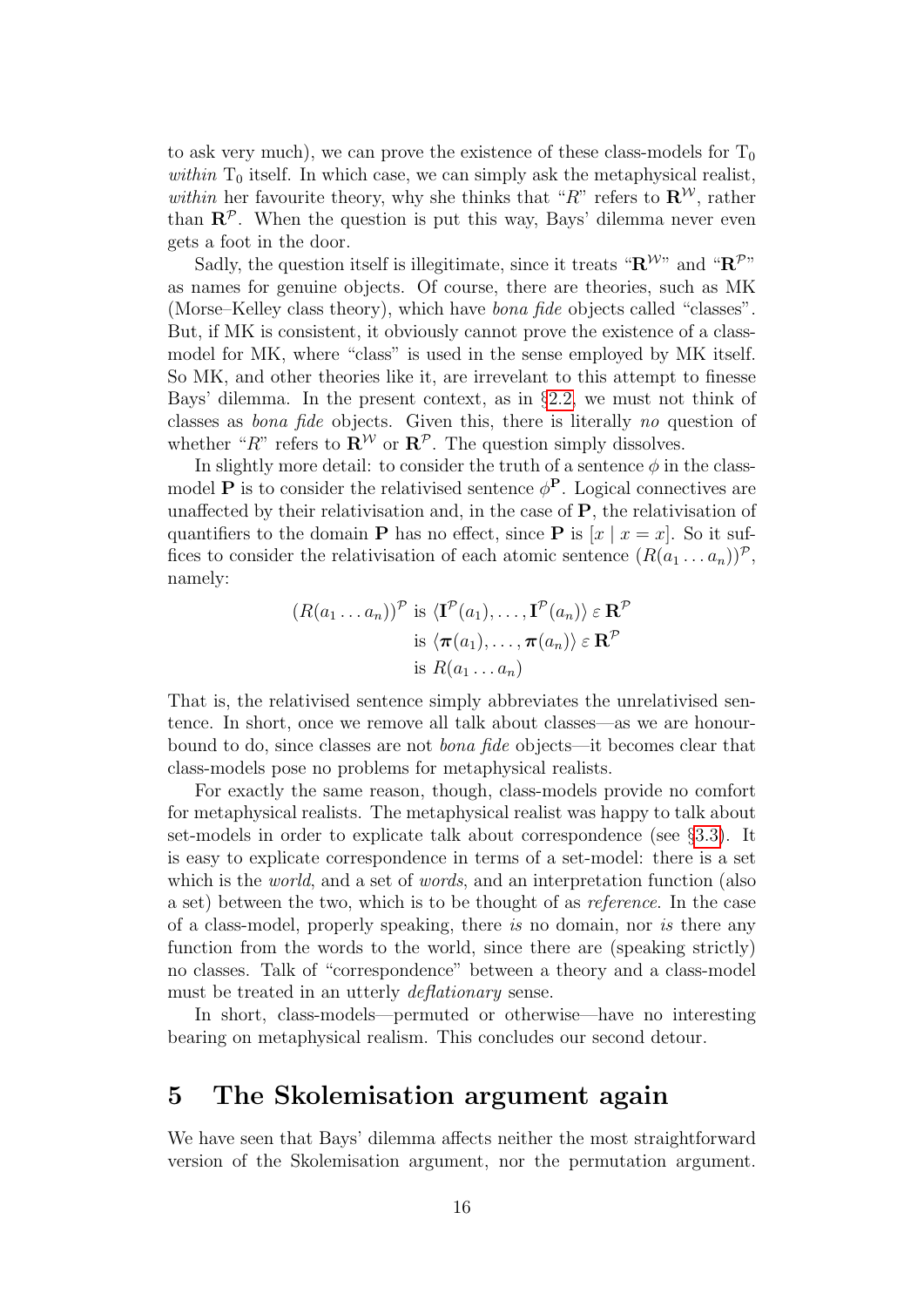These form the mainstay of Putnam's model-theoretic arguments against metaphysical realism. Before I pass final judgment on the constructivisation argument, it is worth briefly commenting on three variations of Putnam's Skolemisation argument.

The Skolemisation argument raises problems for metaphysical realists who want their favourite theory to have an uncountable model. In §[3,](#page-6-0) we based this argument on the Completeness Theorem. But there are many other "Skolemising" results which we could use instead, such as (see §[8.2\)](#page-22-0):

**Skolem Hull Theorem**  $(\mathbb{Z}D_{\omega})$ . Given any structure A and any countable set  $S \subseteq A$ , there is a countable structure  $\mathcal{H} \prec \mathcal{A}$  with  $S \subseteq H$ .  $\Box$ 

The Skolem Hull Theorem is a theorem of  $\mathbb{Z}D_{\omega}$  (that is, Zermelo set theory with the Axiom of Countable Dependent Choice). And, as with the Completeness Theorem, if the metaphysical realist's favourite theory is at least as strong as  $\text{ZD}_{\omega}$ , then the metaphysical realist must accept the Skolem Hull Theorem. Moreover, unlike the Completeness Theorem, the Skolem Hull Theorem has property ([3](#page-14-1)): it generates a countable submodel from a given model. Accordingly, it immediately shows the metaphysical realist the following: if there is a world at all, then there is a countable world.

Now, when considering a Skolemisation argument against a metaphysical realist about the pure sets, we only need to worry about the interpretation of "∈". However, it is reasonably common to insist that any *intended* interpretation of "∈" must be transitive.<sup>10</sup> If it is legitimate for the metaphysical realist to do this, then we face a difficulty: neither the Completeness Theorem nor the Skolem Hull Theorem generate transitive models, so the Skolemisation arguments depending upon them collapse.<sup>11</sup>

However, this difficulty can be dealt with by moving from the Skolem Hull Theorem to the following result (see §[8.3\)](#page-24-0):

**Transitive Skolem Theorem**  $(\text{ZD}_{\omega})$ . Given any transitive model of pure set theory,  $\beta$ , there is a countable transitive model  $\mathcal{A} \equiv \mathcal{B}$ .  $\Box$ 

If we generate A using the Transitive Skolem Theorem, then  $\in^{\mathcal{A}}$  is transitive. Accordingly, if we rely upon the Transitive Skolem Theorem, we can dodge altogether the question of whether it is legitimate to insist that the intended interpretation is transitive. As a further bonus, the Transitive Skolem Theorem retains property ([3](#page-14-1)).

The Skolem Hull and Transitive Skolem Theorems are obviously very powerful weapons against a metaphysical realist. However, more powerful weapons come with higher price-tags. The proofs of these theorems depend (essentially) on the Axiom of Countable Dependent Choice (see §[8.4\)](#page-26-0). By contrast, the Completeness Theorem can be proved without any choice principle. Accordingly, for all their virtues, we might doubt whether these two flashier theorems have property ([2](#page-12-1)).

More specifically, we might worry that a metaphysical realist may be able to avoid Putnam's Skolemisation argument as follows. She first argues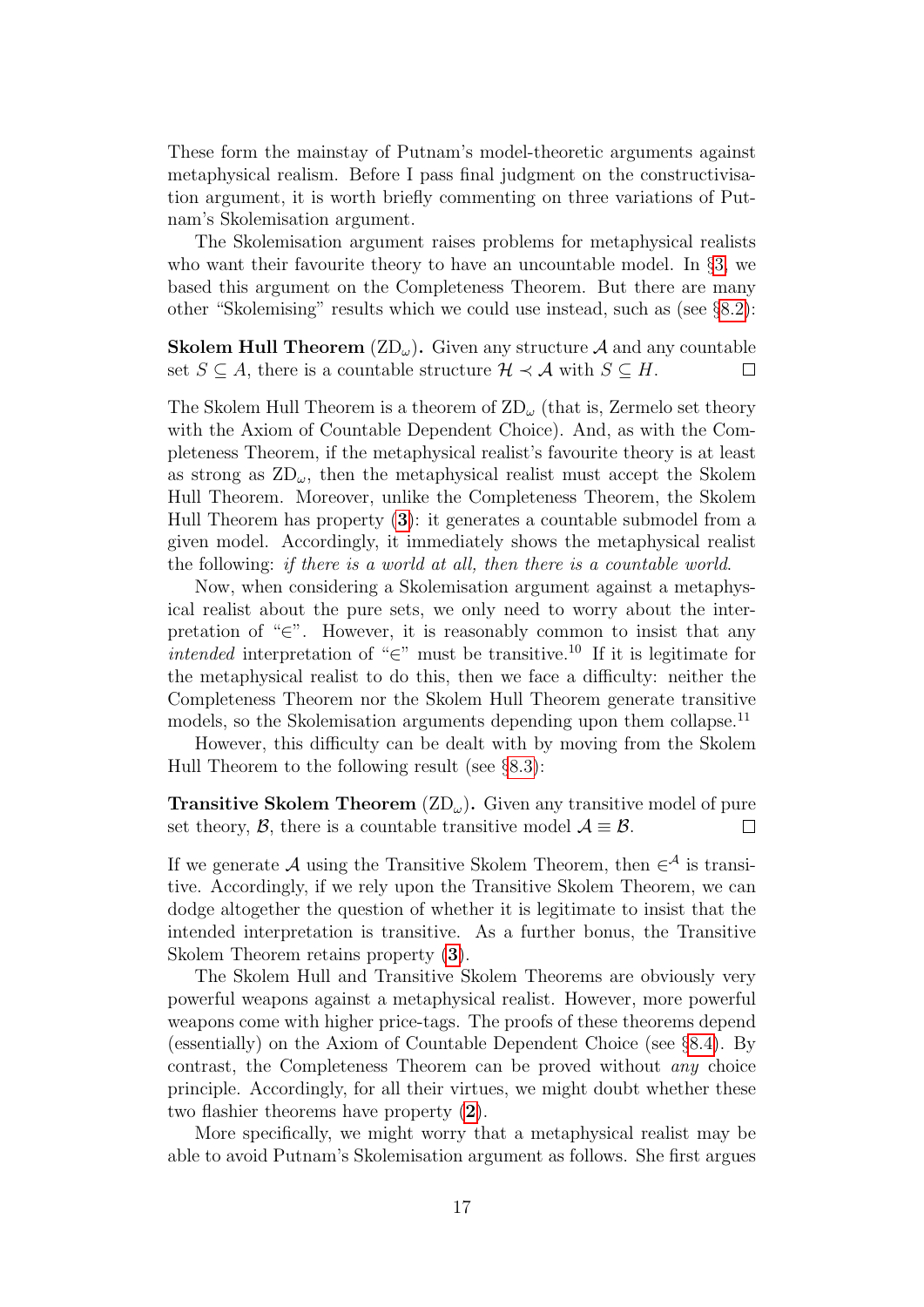that the intended interpretation of "∈" is transitive. She then rejects the model-theoretic resources needed to prove Transitive Skolem's Theorem; for example, she may accept ZF, but accept no choice principles. She finally maintains that she has been given no reason to believe that her favourite set theory, ZF, has any countable transitive interpretations.

In practice, I cannot imagine many contemporary metaphysical realists making this argument. Rightly or wrongly, most self-defined "realists" now seem to accept ZFC. Since ZFC is much stronger than  $\text{ZD}_{\omega}$ , such metaphysical realists must accept Transitive Skolem's Theorem. That said, I must leave the ultimate decision on this point to the conscience of individual metaphysical realists.

However, even if the metaphysical realist accepts no choice principles, there is some mileage in the Transitive Skolem Theorem. In ZF, we can prove that ZFC is consistent if ZF is consistent (see [Kunen 1980, p. 175\)](#page-30-3). So if a metaphysical realist accepts that ZF is true, we can convince her that it is consistent to believe that there is some transitive countable model of her favourite theory. This raises the *possibility* that there is some countable transitive model, and this mere possibility may be sufficient to cause the metaphysical realist some worries. (In some sense, this recalls the "fallback response" to Bays' dilemma, mentioned in §[1.](#page-1-0))

Michael Potter has suggested that we may be able to do better still against metaphysical realists who are chary of choice. Potter draws attention to a close relative of the Transitive Skolem Theorem:

**Submodel Skolem Theorem** (ZF). For any transitive model  $\mathcal{B} \models \text{ZF},$ there is a countable transitive model  $A \models \text{ZF}$  such that  $A \subseteq \mathcal{B}$ .  $\Box$ 

Unlike the Transitive Skolem Theorem, the Submodel Skolem Theorem can be proved *without* any choice principles (see  $\S 8.4$ ). But, Potter suggests, we can use the Submodel Skolem Theorem in any philosophical argument where we might have wanted to use the Transitive Skolem Theorem. For this reason, Potter claims that "the issue about the use of choice here is a red herring" [\(2004, p. 241\)](#page-30-5).

I think that this may be mistaken. The Submodel Skolem Theorem is certainly often mentioned in the literature on Skolem's paradox (though see my cautionary comments at the end of §[8.3](#page-24-0) and §[8.4\)](#page-26-0). However, the Submodel Skolem Theorem has some obvious drawbacks. Recall that we want to base our model-theoretic arguments on theorems with nice metamathematical properties. In particular, we want to show that any consistent set of sentences has an unintended model. The Submodel Skolem Theorem does not show this. Given any theory T which extends ZF and has a transitive model  $\beta$ , the Submodel Skolem Theorem guarantees that there is some countable model  $A \models \text{ZF}$  such that  $A \subseteq \mathcal{B}$ . It does not, though, prove that  $A \models T$ . Accordingly, the metaphysical realist may be able to make statements in the *object language* that rule out  $A$  as an intended model. To illustrate this: for the proof of the Submodel Skolem Theorem given in §[8.4,](#page-26-0)  $\mathcal{A} \models \mathbf{V} = \mathbf{L}$ ; so if T contains " $\mathbf{V} \neq \mathbf{L}$ ", then  $\mathcal{A} \not\models T$ .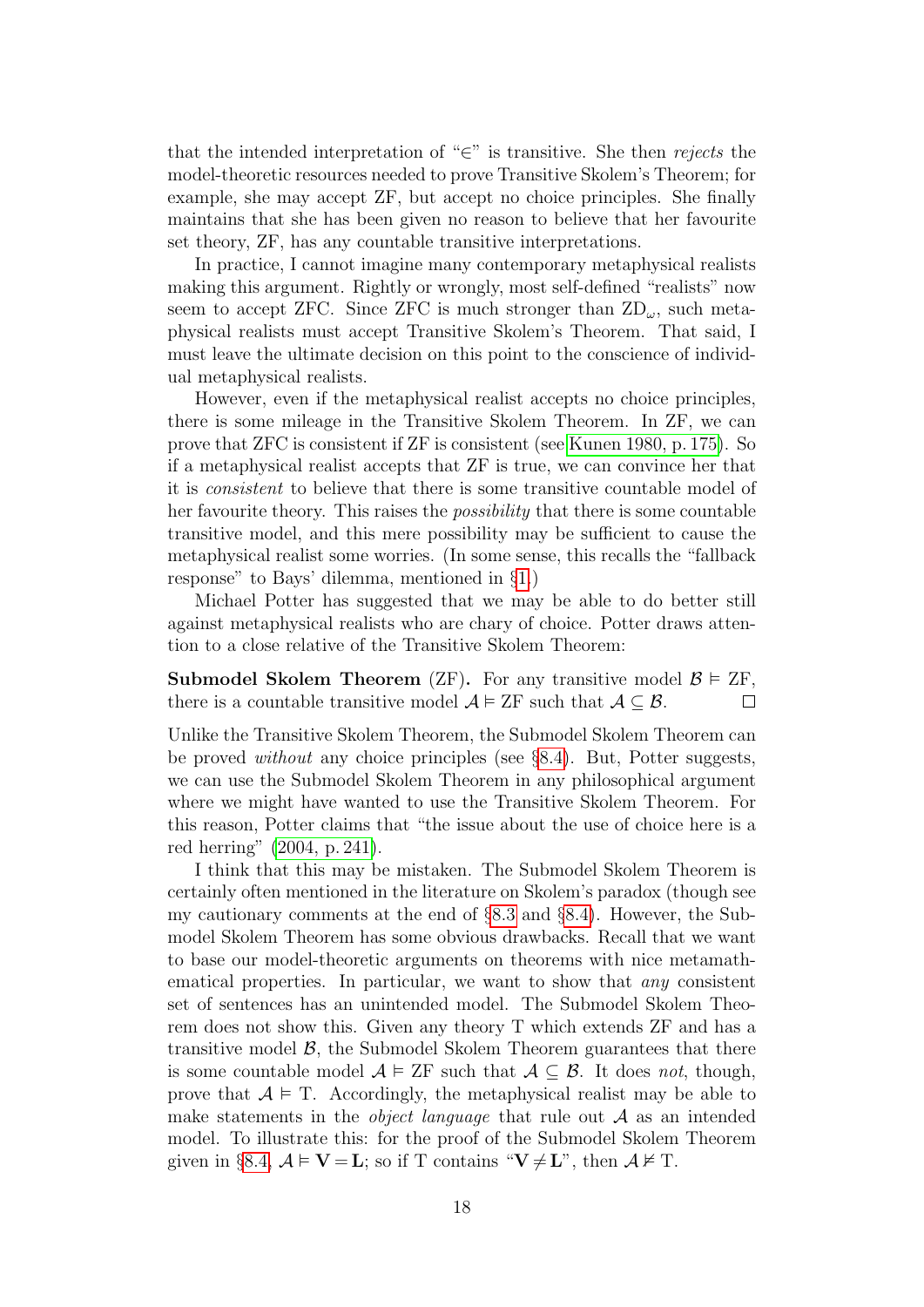The Submodel Skolem Theorem therefore lacks one of the crucial metamathematical properties that enabled us to defend the model-theoretic arguments against Bays' dilemma; unlike the Skolem Hull Theorem and the Transitive Skolem Theorem, it lacks property ([1](#page-12-0)). Accordingly, the status of the Axiom of Countable Dependent Choice is not a "red-herring".

### <span id="page-18-0"></span>6 The constructivisation argument again

With these lessons in mind, I shall end by returning to the constructivisation argument. In §[2,](#page-2-0) I noted that the Constructivisation Theorem could be proved, for models of ZF, in the strong system ZFK. I explained why this was problematic, and asked whether the problem was intrinsic to the constructivisation argument, or an artefact of the particular proof of the Constructivisation Theorem. I can now answer that question.

The proof of the Constructivisation Theorem that we considered was not given, with complete generality, in a weak model theory. Accordingly, the Theorem may lack property ([2](#page-12-1)). However, it is still not clear whether or not this is an intrinsic defect of the constructivisation argument. For all I know, a hitherto-undiscovered but cunning proof of a suitable theorem might exhibit property  $(2)$  $(2)$  $(2)$ , whilst allowing us to run some constructivisation argument.

We cannot, though, show that *any* consistent set of sentences has a constructible model for, quite obviously,  $ZF + V \neq L$  does not have a constructible model. Accordingly, any theorem upon which Putnam could base a constructivisation argument must lack property  $(1)$  $(1)$  $(1)$ . As with the Submodel Skolem Theorem, then, we could always in principle show that Putnam's models are unintended simply by making statements in the object language. For example, we could simply insist that " $V \neq L$ " must be satisfied. This is Bellotti's reaction to the constructivisation argument: he objects that "among our best axioms there is presumably some axiom (e.g., the existence of a measurable cardinal) ruling out  $V = L^{\prime\prime}$  [\(2005, p. 406\)](#page-30-2).

Naturally, this raises the question of whether it is legitimate simply to state in the object language something which entails or contradicts " $V = L$ ". I do not know how to settle this question, without embarking on the question of what legitimates set-theoretic statements in general. Is the Axiom Scheme of Replacement legitimate? What about the Axiom of Powersets? What, if anything, justifies Choice rather than Determinacy? What about other candidate axioms? These are extremely difficult questions, but until we have some general method for answering them, I do not see how we can address whether or not it is legitimate to add some axiom which either entails or contradicts " $V = L$ ".

Strikingly, though, the Skolemisation and permutation arguments do not require this prior discussion. This is why property  $(1)$  $(1)$  $(1)$  is so important. It guarantees that, whatever theory the metaphysical realist advances, she will have to deal with unintended models of that theory.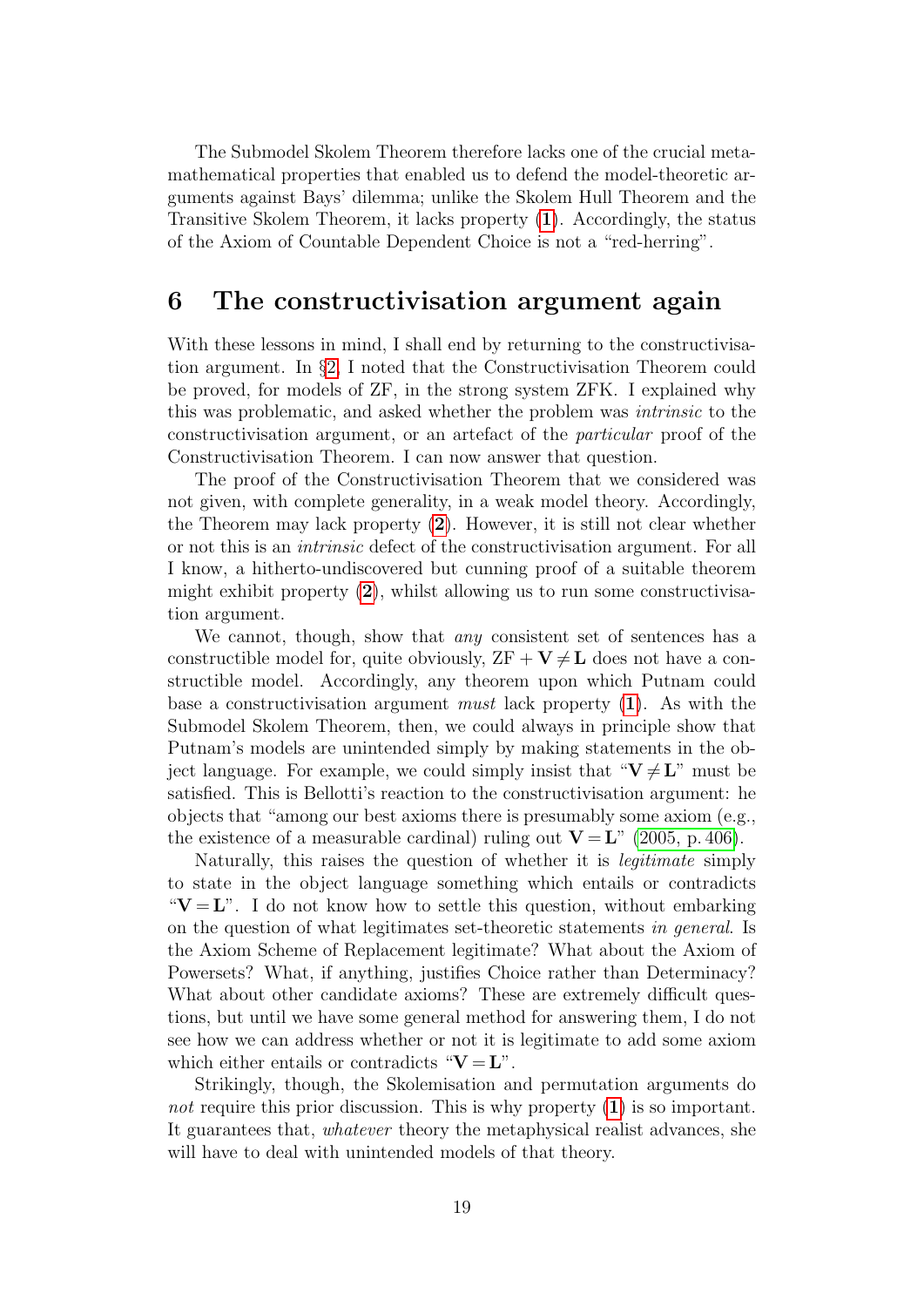# 7 Concluding Remarks

Bays presented a dilemma against Putnam's model-theoretic arguments. I have shown that the dilemma has no purchase, so long as we can base the argument in question on a theorem with two key metamathematical properties:

- ([1](#page-12-0)) The theorem must tell us that any worthwhile set of sentences has an unintended model of the required kind.
- ([2](#page-12-1)) The theorem must be provable, with full generality, in a weak model theory.

Other properties may be desirable; for example, the ability to generate unintended models from a given model, or the ability to generate transitive models. But whenever our theorem has properties  $(1)$  $(1)$  $(1)$  and  $(2)$  $(2)$  $(2)$ , the dialectic kicks in against the metaphysical realist. She must accept that her favourite theory has an unintended model.

Ultimately, then, the metaphysical realist must attempt to specify in general what makes a model (un)intended. Of course, there are many things that the metaphysical realist might say at this point. Indeed, this paper leaves open the possibility that the metaphysical realist can decisively refute Putnam's arguments. All I have shown is that metaphysical realists cannot question the metamathematics of the mainstay of Putnam's modeltheoretic arguments. The Skolemisation and the permutation arguments are immune to metamathematical challenge.

# <span id="page-19-0"></span>8 Technical appendix

In this appendix, I state (and prove) most of the results discussed in the main paper. The main exception to this is the Completeness Theorem. The specific proof of the Theorem in  $WKL_0$  (discussed in §[3\)](#page-6-0) appears in [Simpson 1999,](#page-31-6) and I have nothing to add to Simpson's presentation.

Before hitting the proofs, we need some notational conventions. Z is standard Zermelo set theory. That is to say that Z has the axioms: Extensionality, Powersets, Pairs, Union, Infinity, Regularity, Purity and all Separation instances. Two of these axioms require comment.

First: Regularity guarantees that the sets are wellfounded. This is easily achieved by coupling Replacement with some axiom of Foundation. However, Z lacks Replacement. So, I shall sometimes (silently) assume that the set theory is presented as a theory of levels, as in [Potter 2004.](#page-30-5) (Potter also shows how to develop a Replacement-free theory of ordinals.)

Second: most metaphysical realists about sets do not think that everything is a set. So it is obviously unreasonable to lumber metaphysical realists with the Axiom of Purity. If we were to drop the assumption of Purity, we could obtain (essentially) the same results; however, the Appendix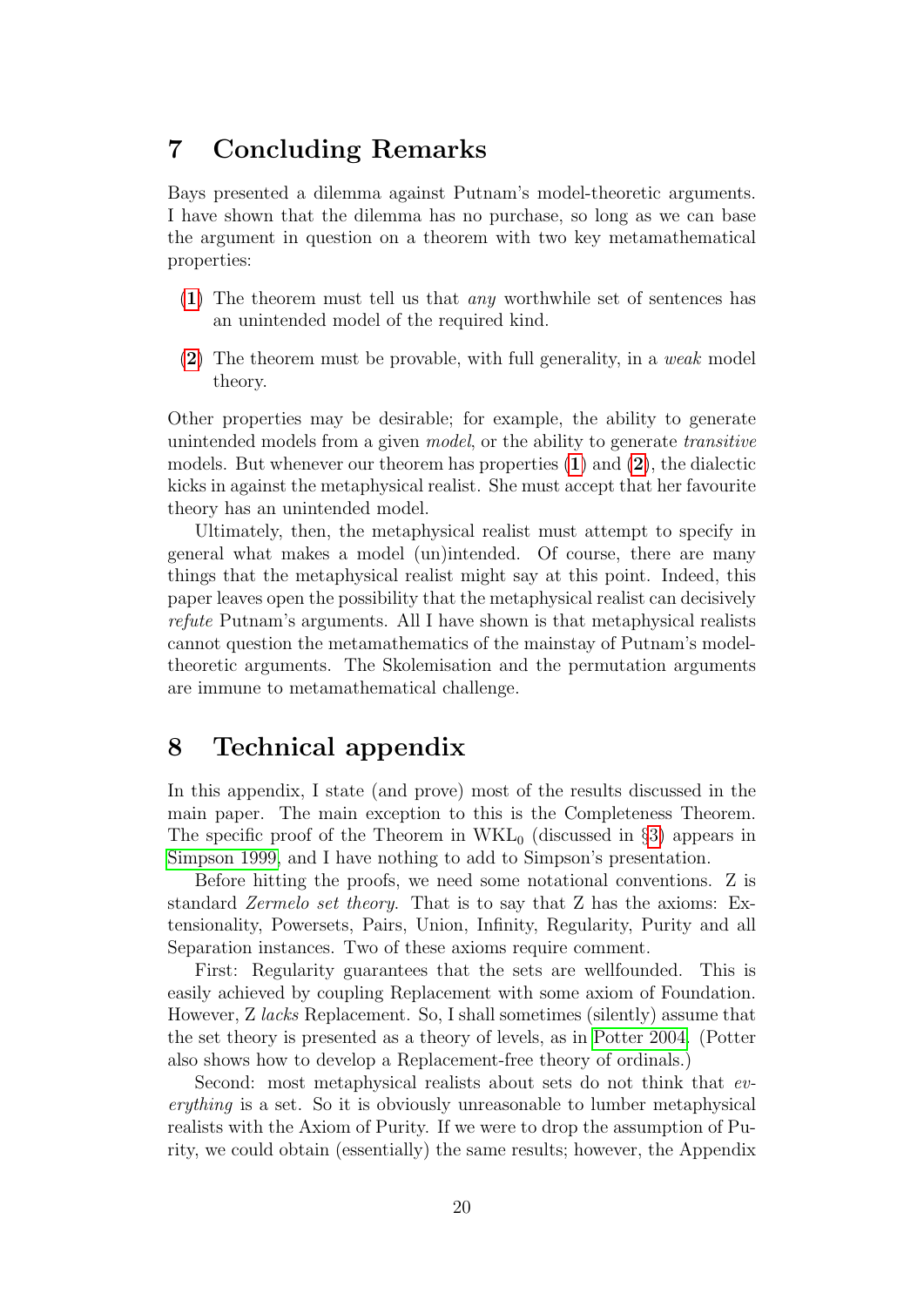would become longer and some of the proofs would become less clear. This is why I include the Axiom of Purity among my assumptions.

I shall work in Z and related theories, and I shall also discuss models of Z and related theories. To discuss the related set theories, we require some naming-conventions. The conventions I employ are best illustrated by example. The theory ZF–IP is Zermelo set theory ("Z"), with the Axiom scheme of Replacement ("F"), but without Infinity ("–I") and without Powersets ("–P"). To further illustrate these conventions, here is a trivial result, provable in both ZF–IP and Z–I (Zermelo set theory without Infinity):

<span id="page-20-1"></span>**Proposition 1** (ZF–IP and Z–I). For any x and y, both of the following exist:  $\langle x, y \rangle = {\{x\}, \{x, y\}}$  and  $x \times y = {\langle s, t \rangle | s \in x \land t \in y}.$ 

Proof. By Extensionality, note the following identities:

$$
\langle x, y \rangle = \{ \{x, x\}, \{x, y\} \}
$$

$$
x \times y = \bigcup \{ \{ \langle s, t \rangle \mid s \in x \} \mid t \in y \}
$$

$$
x \times y = \{ \langle s, t \rangle \in \mathcal{P}(\mathcal{P}(x \cup y)) \mid s \in x \land t \in y \}
$$

The first construction involves Pairs. The second involves Replacement and Union. The third involves Powersets, Union and Separation.  $\Box$ 

The theory (or theories) in which the proof is given are stated in parentheses after the theorem's name. The following (standard) notational conventions are also employed:

- Calligraphic fonts are used for models:  $A, B, \ldots$
- Italicised fonts are used for that model's set-sized domain:  $A, B, \ldots$
- Arbitrary finite sequences of objects, such as  $a_1, \ldots, a_n$ , or  $b_1, \ldots, b_m$ , are indicated by overlining:  $\overline{a}, b, \ldots$
- Suppose  $a \in A$ , and that A satisfies the atomic sentence " $F(a)$ ", where "a" is the name of a. In this case, we write  $A \models F(\underline{a})$ , or  $a \in F^{\mathcal{A}}$ .

#### <span id="page-20-0"></span>8.1 The Permutation Theorem

<span id="page-20-2"></span>**Lemma 2** (ZF–IP and Z–I). Let  $\mathcal A$  be any non-trivial structure. That is, suppose  $A$  contains at least two objects and:

- an object picked out by an individual constant of the signature; or
- a relation that is non-empty and non-universal; or
- a function that is non-empty and non-universal.

Then there is a structure  $\mathcal{B} \cong \mathcal{A}$ , such that  $B = A$  but  $\mathcal{B} \neq \mathcal{A}$ .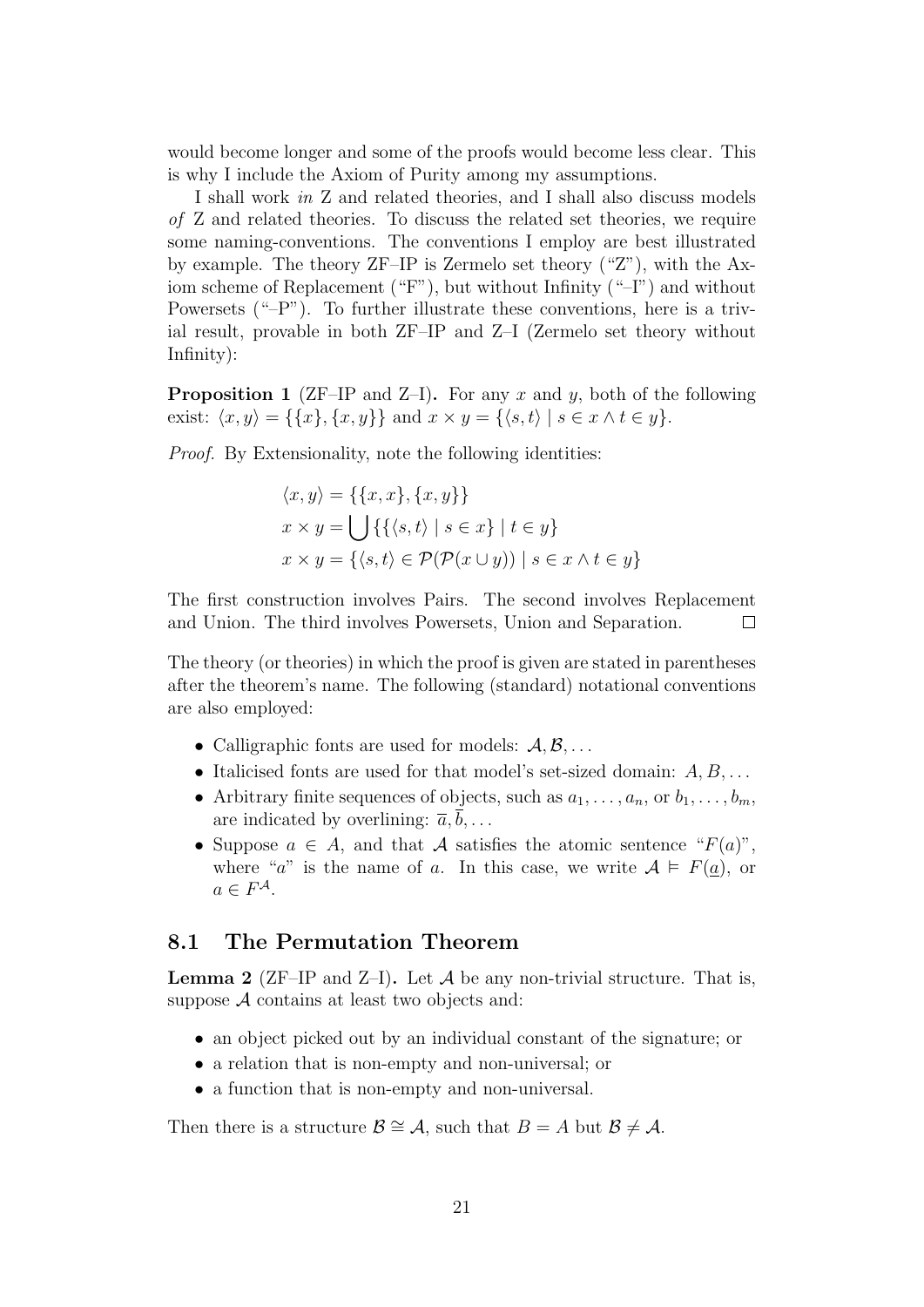*Proof.* First, we define a bijection  $\pi : A \longrightarrow A$  other than identity. Let  $a_0, \ldots, a_i \in A$  be distinct objects, and define a predicate of the model theory:

$$
Fy := (\exists s)(\exists t) \Big( \langle s, t \rangle = y \land \Big( \bigwedge_{k=0}^{i} (s \neq a_k) \to s = t \Big) \land \bigwedge_{k=0}^{i} (s = a_k \to t = a_{i-k}) \Big)
$$

By Separation in the model theory,  $(\forall x)(\{y \in x \mid Fy\})$  exists). Instantiate x with  $A \times A$ , using Proposition [1.](#page-20-1) This set is the required bijection,  $\pi$ .

For each individual constant symbol "c", each n-place predicate "R" and each *n*-place function symbol " $f$ " of  $\mathscr{L}$ , define:

$$
\iota^{\mathcal{B}}(\underline{c}) = c^{\mathcal{B}} := \pi(c^{\mathcal{A}})
$$
  
\n
$$
\iota^{\mathcal{B}}(\underline{R}) = R^{\mathcal{B}} := \{ \langle \pi(x_1), \dots, \pi(x_n) \rangle \mid \langle x_1, \dots, x_n \rangle \in R^{\mathcal{A}} \}
$$
  
\n
$$
\iota^{\mathcal{B}}(f) = f^{\mathcal{B}} := \{ \langle \pi(x_1), \dots, \pi(x_n), \pi(y) \rangle \mid \langle x_1, \dots, x_n, y \rangle \in f^{\mathcal{A}} \}
$$

If these objects all exist, then  $\iota^{\mathcal{B}}$  defines a model,  $\mathcal{B}$ , by setting  $B = A$ . Moreover,  $\mathcal{B} \cong \mathcal{A}$ , by definition. Finally, because  $\mathcal{A}$  is non-trivial, an appropriate bijection  $\pi$  can easily be chosen so that  $\iota^{\mathcal{B}} \neq \iota^{\mathcal{A}}$  and hence  $B \neq A$ .

It remains to prove that every  $c^{\beta}, R^{\beta}$  and  $f^{\beta}$  exists. The case of the constants is trivial. To deal with relations (the same method works for functions), given  $R^{\mathcal{A}}$ , define a predicate of the model theory:

$$
Gy := (\exists x_1) \dots (\exists x_n) (\exists p_1) \dots (\exists p_n) (\langle p_1, \dots, p_n \rangle = y \land \langle x_1, \dots, x_n \rangle \in R^A \land \bigwedge_{k=1}^n F \langle x_k, p_k \rangle
$$
)

By Separation,  $(\forall x)(\{y \in x \mid Gy\})$  exists). Instantiate with  $A^n = \overbrace{A \times \ldots \times A}$ , using Proposition [1,](#page-20-1) and we have  $\{y \in A^n | Gy\} = R^{\mathcal{B}}$ .  $\Box$ 

This immediately yields:

<span id="page-21-0"></span>Permutation: Theorem 3 (ZF–IP and Z–I). Let T be a theory with a non-trivial model. T has multiple distinct isomorphic models.  $\Box$ 

Note that none of this requires an axiom stating the existence of any set; the model  $A$  itself supplies the basic sets we need to work with. Furthermore, to reach Theorem [3,](#page-21-0) the use of Replacement/Powersets was confined to the proof of Proposition [1.](#page-20-1) So, if we want to prove the Permutation Theorem in a really minimal model theory, we could do away with Replacement and Powersets, and simply take Proposition [1](#page-20-1) itself as an axiom. That is, we could prove the Permutation Theorem in a model theory containing just: Proposition [1;](#page-20-1) the Axiom of Extensionality; appropriate Separation instances; and whatever other resources are required to develop standard model-theoretic notions (in particular, to define  $F$ ).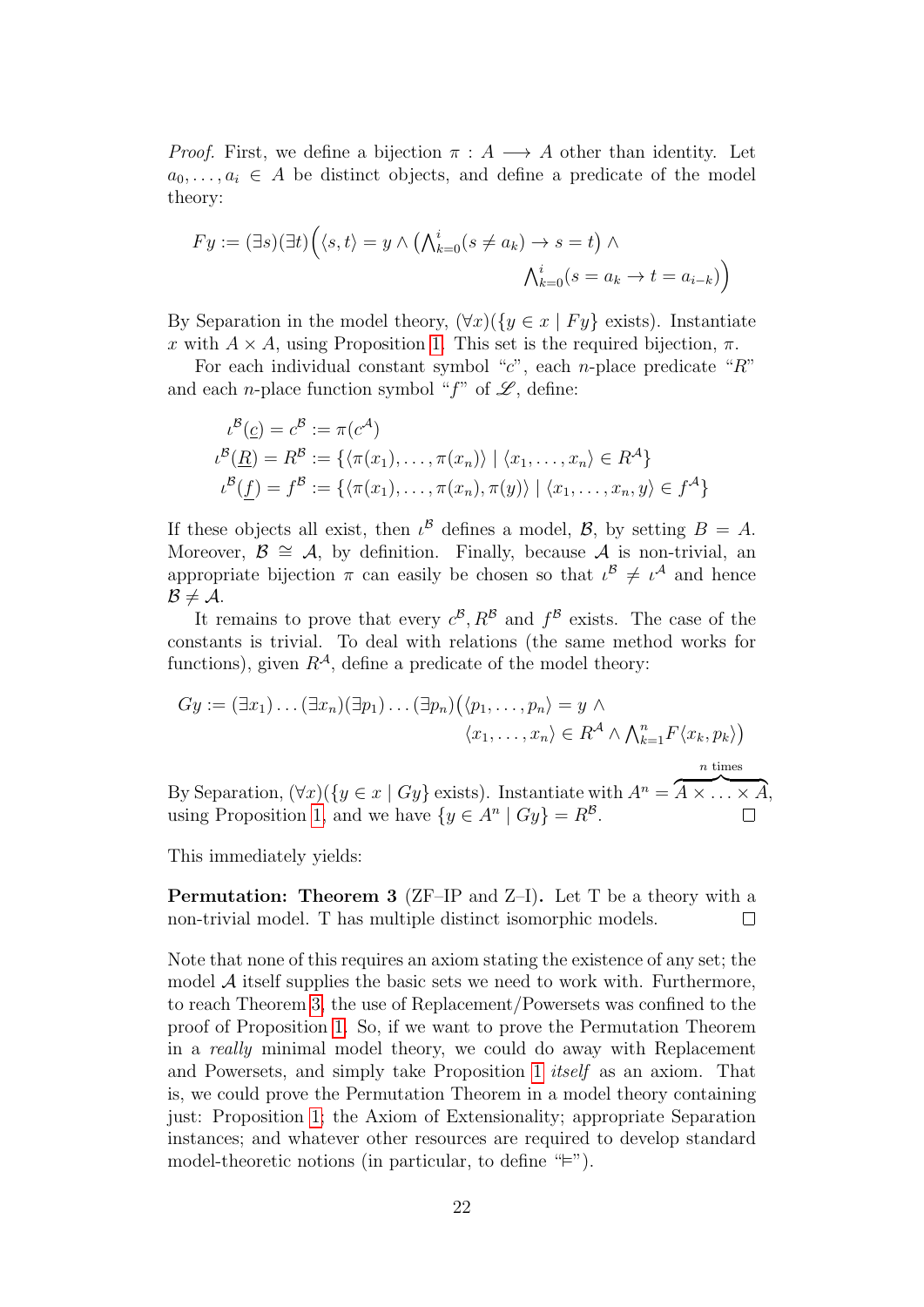I leave it to the reader to determine her favourite balance of strength against naturalness. My aim is merely to show that the Permutation Theorem can be offered in model theories which are both extremely weak and natural.

Finally, note that nothing in Lemma [2](#page-20-2) depends upon  $A$  being a setmodel rather than a class-model (see  $\S 4.3$ ). All that changes is the notation: if the domain of A is a class A, then we define a class-sized bijection  $\pi$ , and each relation or function of  $A$  is a class  $\mathbb{R}^{\mathcal{A}}$  or  $f^{\mathcal{A}}$ .

#### <span id="page-22-0"></span>8.2 The Skolem Hull Theorem

In the Permutation Theorem, we start with a model and construct an isomorphic model. In the various Skolemising theorems, we shall construct elementarily equivalent models. Accordingly, we first require a criterion for when two structures are elementarily equivalent.

<span id="page-22-1"></span>**Tarski–Vaught:** Theorem 4 (Z). Let  $\mathcal{A}, \mathcal{B}$  be  $\mathcal{L}$ -structures such that  $A \subseteq \mathcal{B}$ .  $\mathcal{A} \equiv \mathcal{B}$  iff for every  $\mathcal{L}$ -formula  $\phi$  and every  $\overline{a} \in A$ , if  $\mathcal{B} \models$  $(\exists y)\phi(\overline{a}, y)$ , then  $(\exists b \in A)\mathcal{B} \models \phi(\overline{a}, \underline{b})$ .  $\Box$ 

For a proof, see [Hodges \(1993, pp. 48, 55\).](#page-30-6) Hodges' proof is officially given in ZFC, but invokes very little background theory.

Our first Skolemising theorem will be the Skolem Hull Theorem. Many standard proofs of the Skolem Hull Theorem employ Skolem functions (e.g. [Hodges 1993, pp. 88–90\)](#page-30-6). I shall follow a different strategy, though, since I want to emphasise the role of Countable Dependent Choice:

Definition 5. The following principle is *Countable Dependent Choice*: If  $A \neq \emptyset$  and  $(\forall x \in A)(\exists y \in A)xRy$ , then for any  $a \in A$ , there is a sequence  $\langle a_n \rangle$  such  $a_0 = a$  and for all  $n < \omega$ ,  $a_n R a_{n+1}$ .  $\Box$ 

In my naming-conventions for theories, taking Countable Dependent Choice as an axiom is indicated by " $D_{\omega}$ ". Thus,  $ZD_{\omega}$  is Zermelo set theory with the Axiom of Countable Dependent Choice. Countable Dependent Choice has some immediately useful consequences:

<span id="page-22-2"></span>**Proposition 6** ( $\text{ZD}_{\omega}$ ). Every countable set of non-empty sets has a choice set. Moreover, every countable union of countable sets is countable.  $\Box$ 

For a proof, see Potter  $(2004, pp. 161-2, 243)$ . (A *choice set* for A is any set  $\{f(a) | a \in A\}$ , for some function f such that  $f(a) \in a$  for every  $a \in A$ .

My strategy for proving the Skolem Hull Theorem is now as follows (cf. [Hodges 1993, pp. 87–88\)](#page-30-6). Given a model  $A$ , we start by defining a partial ordering on countable subsets of A. We then use Countable Dependent Choice to select a sequence of these subsets. The union of this sequence forms the domain for our countable Hull,  $H$ . We treat  $H$  as a submodel of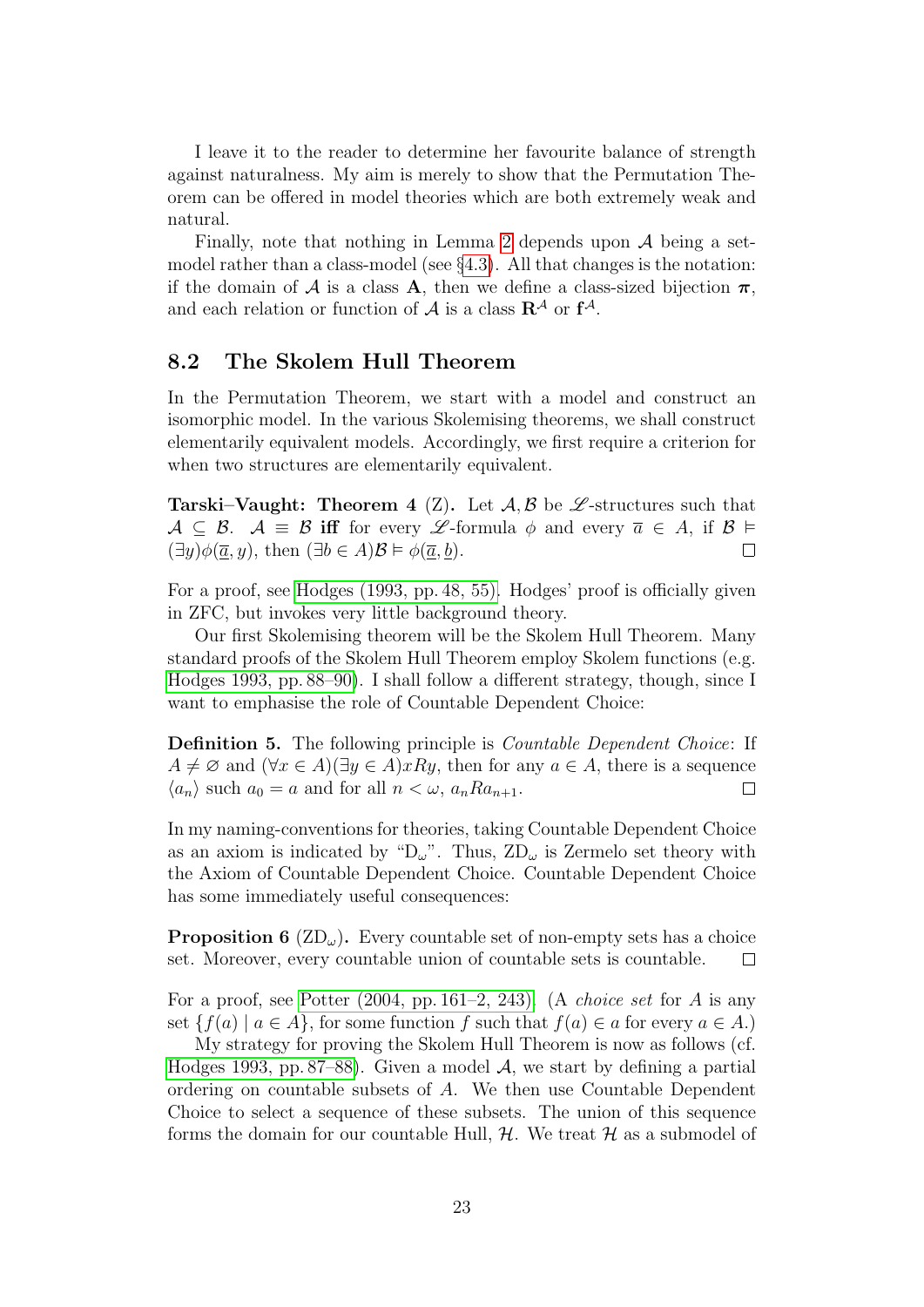A, and then demonstrate that  $\mathcal{H} \equiv \mathcal{A}$  using Theorem [4.](#page-22-1) Here is the full proof (which silently invokes Proposition [6](#page-22-2) several times):

<span id="page-23-0"></span>**Skolem Hull: Theorem 7** (ZD<sub>ω</sub>). For every structure A and any countable set  $S \subseteq A$ , there is a countable structure  $\mathcal{H} \prec \mathcal{A}$  with  $S \subseteq H$ .

*Proof.* Define a relation on the set  $A = \{X \subseteq A \mid X \text{ is countable}\}\$ as follows:

$$
X \lhd Y \text{ iff } X \subseteq Y \land (\forall \phi)(\forall \overline{x} \in X)((\exists a \in A) \mathcal{A} \models \phi(\overline{x}, \underline{a}) \rightarrow (\exists a \in Y) \mathcal{A} \models \phi(\overline{x}, \underline{a}))
$$

To see that  $A$  and  $\triangleleft$  have the property required by Countable Dependent Choice, fix  $X \in \mathbb{A}$  and define:

$$
D := \{ Z \subseteq A \mid (\exists \phi)(\exists \overline{x} \in X)(\forall a \in A)(a \in Z \leftrightarrow \mathcal{A} \models \phi(\overline{x}, \underline{a})) \}
$$

As X is countable, there are only countably many finite tuples  $\overline{x} \in X$ . Furthermore, there are only countably many formulæ  $\phi$  in our language. So  $D$  is countable. Let  $C$  be a choice set for  $D$ ; then:

$$
(\forall \phi)(\forall \overline{x} \in X)((\exists a \in A)\mathcal{A} \models \phi(\overline{\underline{x}}, \underline{a}) \rightarrow (\exists a \in C)\mathcal{A} \models \phi(\overline{\underline{x}}, \underline{a}))
$$

Let  $Y = X \cup C$ ; then  $Y \in \mathbb{A}$  and  $X \triangleleft Y$ . So, by Countable Dependent Choice, given any countable subset  $S \subseteq A$  there is a sequence starting with  $S = H_0$  such that  $H_n \lhd H_{n+1}$ , for each  $n < \omega$ . That is, each  $H_{n+1}$ contains witnesses (from A) for every true (in  $\mathcal{A}$ ) existential formula with parameters drawn from  $H_n$ . Now define H explicitly as a submodel of A as follows:

$$
H := \bigcup_{n < \omega} H_n \qquad \text{the domain}
$$
\n
$$
c^{\mathcal{H}} := c^{\mathcal{A}} \qquad \text{for each constant "c"}
$$
\n
$$
R^{\mathcal{H}} := R^{\mathcal{A}} \cap H^n \qquad \text{for each } n \text{-place relation symbol "R"}
$$
\n
$$
f^{\mathcal{H}} := f^{\mathcal{A}} \cap H^{n+1} \qquad \text{for each } n \text{-place function symbol "f"}
$$

H is a countable union of countable sets, so  $\mathcal H$  is countable.

We must check that  $\mathcal{H} \subseteq \mathcal{A}$ . Given  $\overline{x} \in H$ , there is some least n such that  $\overline{x} \in H_n$ . Fix a function symbol "f" of L'. Where  $a \in A$  is the unique object such that  $A \models f(\overline{x}) = a$ , by construction,  $a \in H_{n+1} \subseteq H$ . Hence by definition of  $f^{\mathcal{H}}, f^{\mathcal{H}}(\overline{x}) = f^{\mathcal{A}}(\overline{x}) = a$ . Generalising,  $\mathcal{H} \subseteq \mathcal{A}$ .

Suppose now that  $A \models (\exists y)\phi(\overline{x}, y)$ , for some  $\overline{x} \in H$ . Again, there is some least n such that  $\overline{x} \in H_n$ , and so some  $h \in H_{n+1} \subseteq H$  such that  $\mathcal{A} \models \phi(\overline{x}, h)$ . Hence, for any formula  $\phi$  and any sequence  $\overline{x} \in H$ :

if 
$$
\mathcal{A} \models (\exists y)\phi(\overline{x}, y)
$$
, then  $(\exists h \in H)\mathcal{A} \models \phi(\overline{x}, \underline{h})$ 

So  $\mathcal{H} \equiv \mathcal{A}$ , by Theorem [4.](#page-22-1)

 $\Box$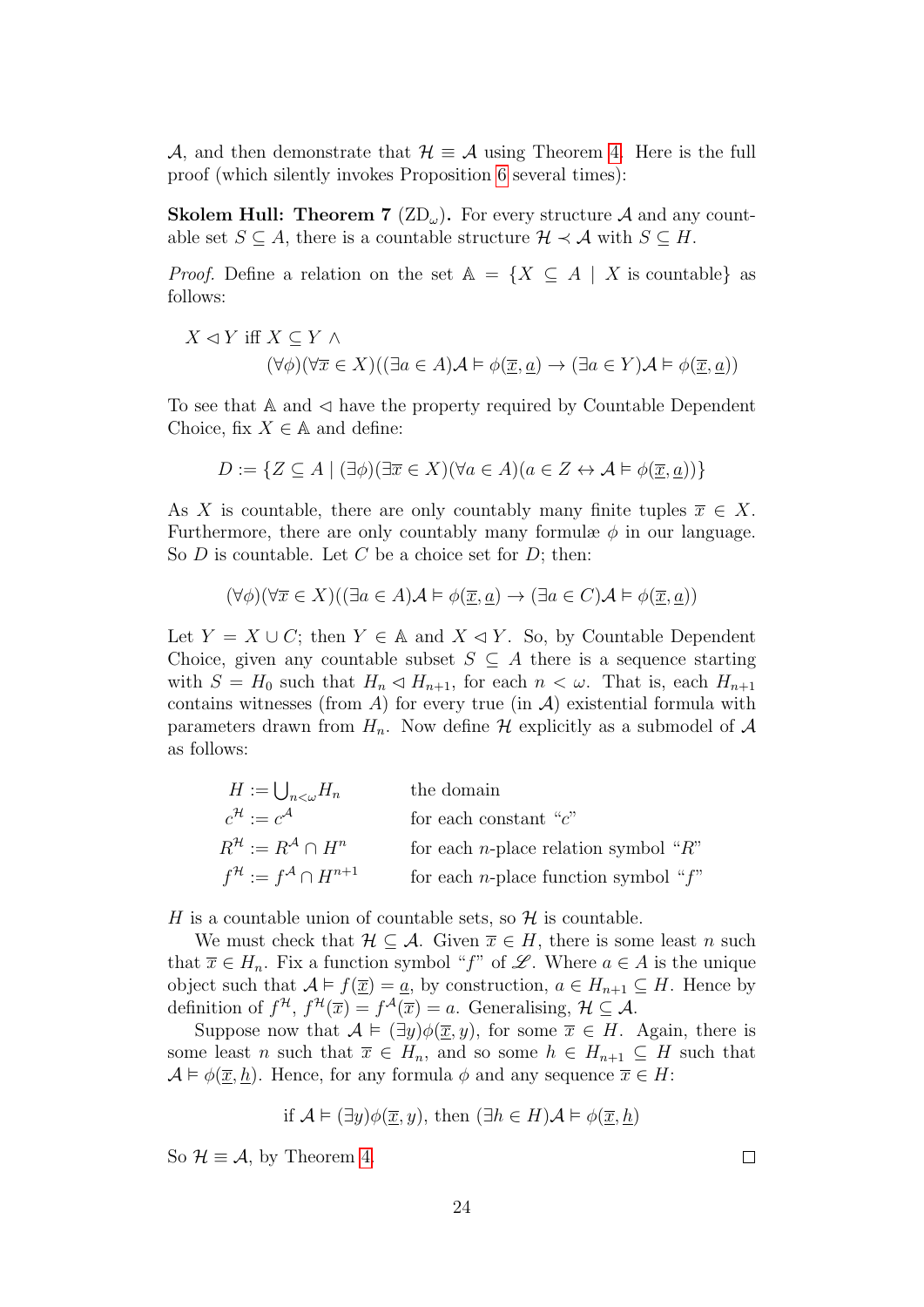#### <span id="page-24-0"></span>8.3 The Transitive Skolem Theorem

The Skolem Hull Theorem is sufficient to run a Skolemisation argument against any theory. However, if we are interested in Skolemising set theory, we can go even further, as discussed in §[5.](#page-15-0) We first need some definitions:

**Definition 8.** A is a *pure-set-structure* iff the only symbol in  $\mathcal{A}$ 's signature is a binary relational predicate, " $\in$ ", which is extensional in A; that is,  $(\forall x \in A)(\forall y \in A)((\forall z \in A)(z \in A \forall y \leftrightarrow z \in A \exists x) \rightarrow x = y).$ 

A pure-set-structure A is transitive iff both  $(\forall x \in A)(\forall y \in x)y \in A$ and  $(\forall x \in A)(\forall y \in A)(y \in x \leftrightarrow y \in^A x)$ .

A pure-set-structure A is *wellfounded* iff every subset of A has an  $\in^{\mathcal{A}}$ minimal member; that is,  $(\forall X \subseteq A)(\exists x \in X)(\forall y \in X)y \notin \mathcal{A}$  x.  $\Box$ 

When A is transitive, it is easy to see that we can can replace " $\in^{\mathcal{A}}$ " with "∈". Indeed, everything that  $A$  "says" about membership relations is "true"; membership-in-A is "really" membership. (Scare quotes are needed, since a sceptic might claim that transitivity only ensures that  $ac$ cording to the model theory, membership-in- $A$  is really membership.) It follows that:

<span id="page-24-1"></span>**Proposition 9** (Z). If  $\mathcal A$  is a transitive pure-set-structure,  $\mathcal A$  is wellfounded.

Proof. The Axiom of Regularity (in the model theory) guarantees that there is no infinite descending  $\in$ -chain. Since  $\mathcal A$  is transitive, there is no infinite descending  $\in^{\mathcal{A}}$ -chain either.  $\Box$ 

Our strategy now follows McIntosh [\(1979, pp. 321–2;](#page-30-7) though see comments below). We start with a transitive pure-set-structure, and take its Skolem Hull, which is a countable submodel of the initial model. We then apply a fresh result, the Mostowski Collapse, which yields a countable, transitive model, as desired. So the only significant task ahead of us is to prove (a special case of) the Mostowski Collapse. This first requires the settheoretic notion of rank. (For a definition of this notion which makes use of Replacement, see [Kunen 1980, ch.3;](#page-30-3) for a definition which does without Replacement, see [Potter 2004, ch.3.](#page-30-5))

<span id="page-24-2"></span>**Definition 10** (Z). The *rank* of a set is defined by recursion on  $∈$ :

$$
\varrho(x) := \begin{cases} 0 & \text{if } x \text{ is } \in \text{-minimal} \\ \sup\{\varrho(y) + 1 \mid y \in x\} & \text{otherwise} \end{cases}
$$

Since  $\in$  is wellfounded (by the Axiom of Regularity), if there is any x such that  $\rho(x)$  is not defined, then there is some t such that, for all  $y \in t$ ,  $\rho(y)$ is defined, but such that  $\varrho(t)$  is not defined. This is absurd; so *rank* is a well-defined notion.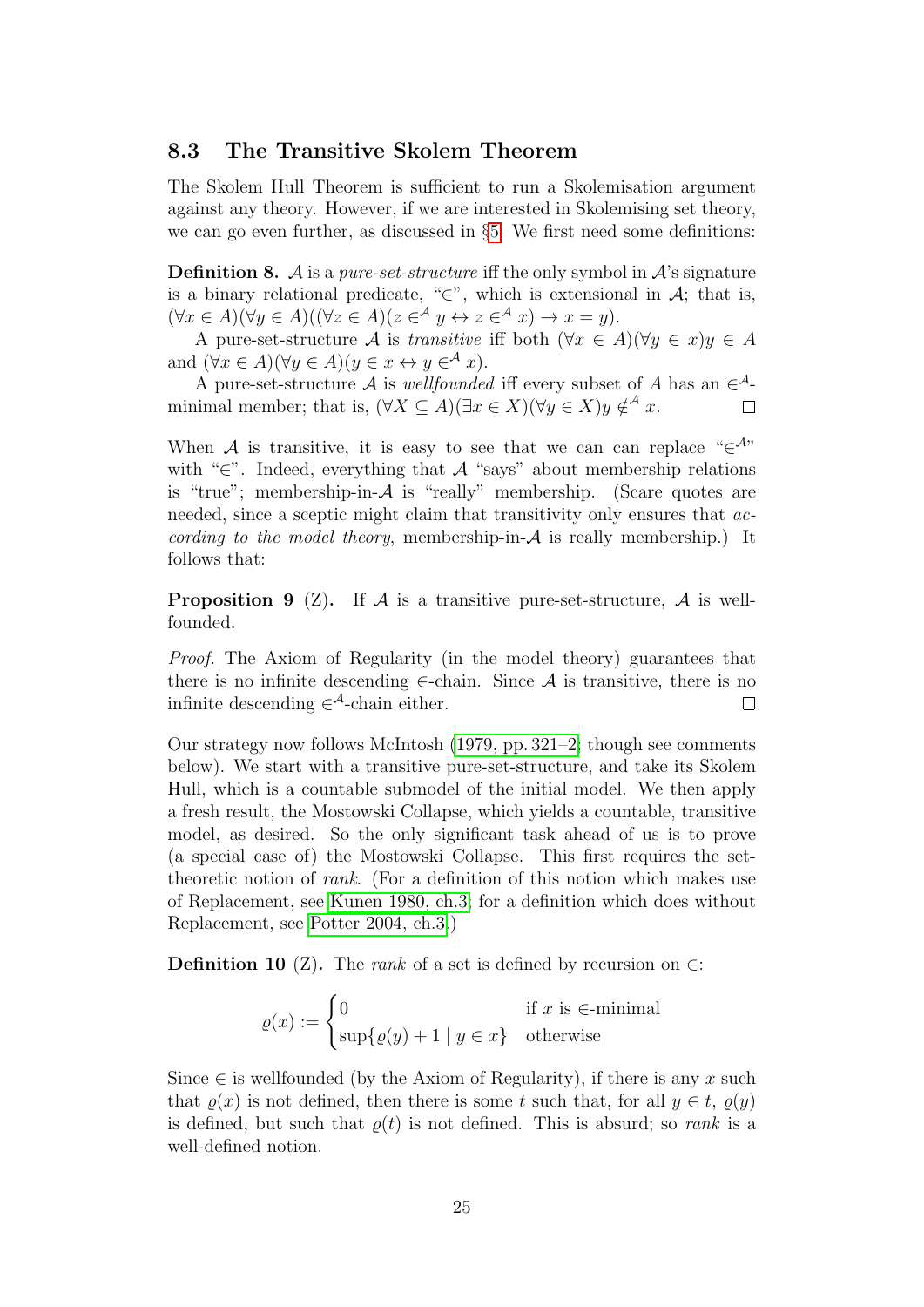For each von Neumann ordinal  $\alpha$ , the  $\alpha^{\text{th}}$  level of the set-hierarchy is:

 $\Box$ 

$$
V_{\alpha} := \{ x \mid \varrho(x) < \alpha \}
$$

The entire set-hierarchy is then the class  $\mathbf{V} := [x \mid (\exists \alpha) x \in V_\alpha].$ 

Armed with this, we prove our new result:

<span id="page-25-0"></span>Mostowski Collapse (instance): Theorem 11  $(Z)$ . Let  $\beta$  be a transitive pure-set-structure. For any  $A \subseteq B$ , there is a transitive pure-setstructure  $\mathcal{M} \cong \mathcal{A}$ .

*Proof.* We first define a notion of rank that is relative to a model,  $\mathcal{X}$ :

$$
\varrho^{\mathcal{X}}(x) := \begin{cases} 0 & \text{if } x \text{ is } \in^{\mathcal{X}}\text{-minimal} \\ \sup\{\varrho^{\mathcal{X}}(y) + 1 \mid y \in^{\mathcal{X}} x\} & \text{otherwise} \end{cases}
$$

Since B is transitive, B is wellfounded, by Proposition [9.](#page-24-1) Since  $A \subseteq B$ , A is wellfounded too. So  $\varrho^{\mathcal{A}}(x)$  is well-defined for every  $x \in \mathcal{A}$ , by the argument given in Definition [10](#page-24-2) (applied to  $\in^{\mathcal{A}}$  instead of  $\in$ ).

We next define a *collapse function*,  $\Phi$ , such that  $\varrho^{\mathcal{A}}(y) = \varrho(\Phi(y))$ :

$$
\Phi(x) := \begin{cases} \varnothing & \text{if } \varrho^{\mathcal{A}}(x) = 0 \\ \{\Phi(y) \mid y \in^{\mathcal{A}} x\} & \text{if } \Phi(y) \text{ is defined whenever } \varrho^{\mathcal{A}}(y) < \varrho^{\mathcal{A}}(x) \end{cases}
$$

This definition seems to require Replacement, but this is only for clarity. To see this note the following, for any  $y \in A$ :

$$
\varrho(\Phi(y)) = \varrho^{\mathcal{A}}(y) \qquad \text{by definition}
$$
  
\n
$$
\leq \varrho^{\mathcal{B}}(y) \qquad \text{since } \mathcal{A} \subseteq \mathcal{B}
$$
  
\n
$$
= \varrho(y) \qquad \text{since } \mathcal{B} \text{ is transitive}
$$
  
\n
$$
< \varrho(A) \qquad \text{since } \in \text{ is well founded (in the model theory)}
$$

It follows we could have defined  $\Phi(x)$  using Separation, instead of Replacement, with the following recursion clause:

$$
\Phi(x) := \{ z \in V_{\varrho(A)} \mid (\exists y \in^{\mathcal{A}} x) \Phi(y) = z \}
$$

We now use  $\Phi$  to define a model M, the *Mostowski collapse* of A:

| $M := \{ \Phi(x) \mid x \in A \}$                              | $\mathcal{M}$ 's domain          |
|----------------------------------------------------------------|----------------------------------|
| $\in^{\mathcal{M}} := \{ \langle x, y \rangle \mid x \in y \}$ | $\mathcal{M}$ 's single relation |

Again, the use of Replacement is easily eliminable. To see that  $M$  is transitive, suppose  $y \in x \in M$ . Then  $x = \Phi(a) = {\Phi(z) | z \in A \ a}$ , for some a. So  $y = \Phi(b)$ , for some  $b \in A$  a; hence  $y \in M$ .

To prove that  $\mathcal{A} \cong \mathcal{M}$ , it suffices to prove that  $\Phi$  is an isomorphism.  $\Phi$  is obviously a surjection; to check that it is an injection we proceed by induction on  $\varrho^{\mathcal{A}}$ . For induction, suppose that whenever  $\max(\varrho^{\mathcal{A}}(x), \varrho^{\mathcal{A}}(y)) < \gamma$ ,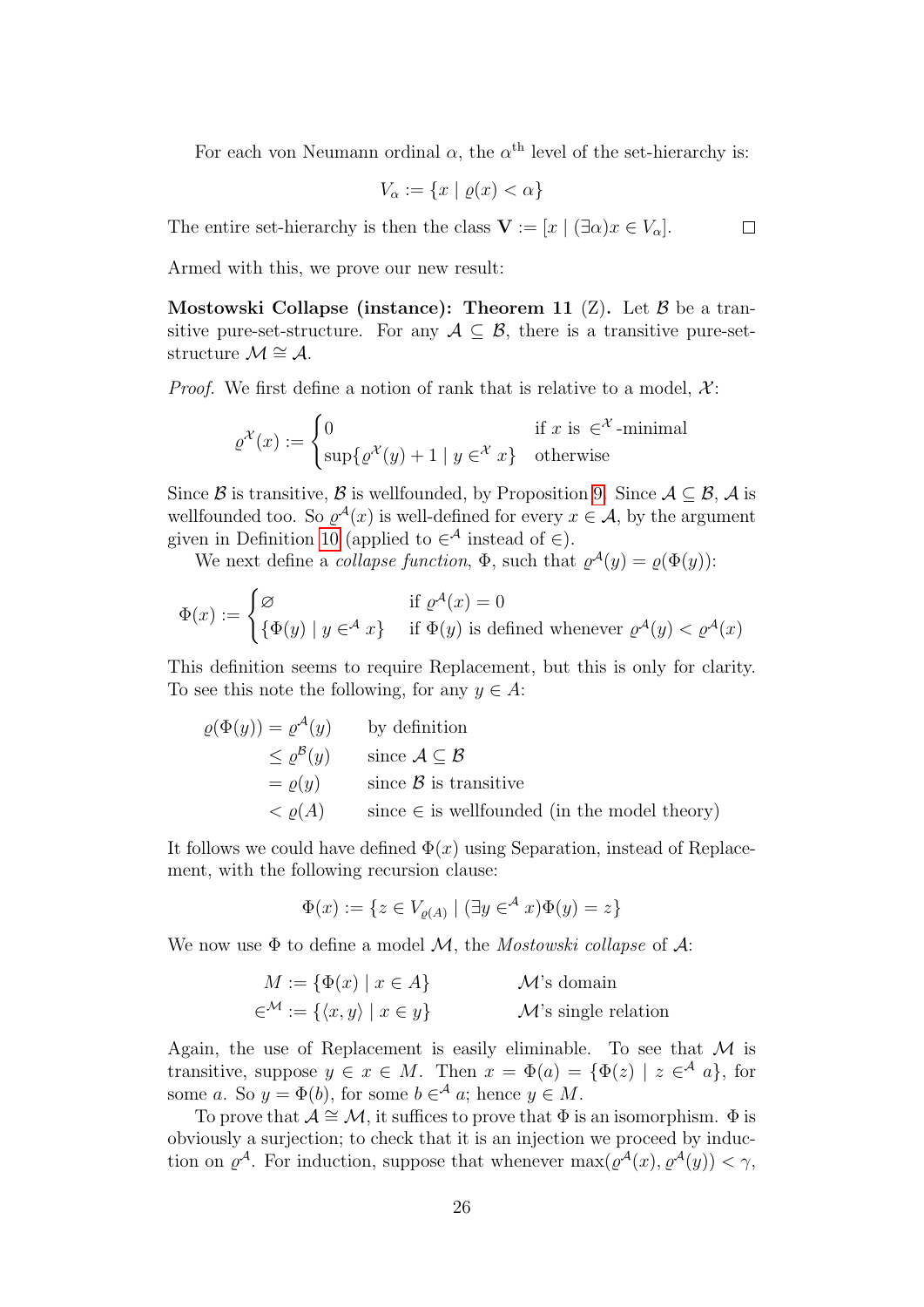we have  $\Phi(x) = \Phi(y) \to x = y$ . Let  $\max(\varrho^{\mathcal{A}}(x), \varrho^{\mathcal{A}}(y)) = \gamma$ , and suppose  $\Phi(x) = \Phi(y)$ . For any  $s \in \mathcal{A}$   $x, \Phi(s) \in \Phi(x) = \Phi(y) = {\Phi(z) | z \in \mathcal{A} y}$ . So there is some  $t \in A$  y such that  $\Phi(s) = \Phi(t)$ ; but  $\max(\varrho^{\mathcal{A}}(s), \varrho^{\mathcal{A}}(t)) < \gamma$ , so by the induction hypothesis,  $s = t \in A$  y. Similarly, if  $t \in A$  y, then  $t \in \mathcal{A}$  x. So  $x = y$ , by extensionality in A. Thus  $\Phi$  is injective, and hence bijective. Moreover,  $\Phi$  preserves the structure of  $\in^{\mathcal{A}}$  by definition, so  $\Phi$  is an isomorphism.  $\Box$ 

The proof of this instance of Mostowski's Collapse follows Mostowksi's [\(1969, pp. 20–1\)](#page-30-8) own general proof very closely. The only real difference is that I eliminate Replacement in this special case. The pay-off is that Transitive Skolem's Theorem does not require Replacement.

<span id="page-26-1"></span>**Transitive Skolem: Theorem 12**  $(\text{ZD}_{\omega})$ . For any transitive pure-setstructure B, there is a countable transitive pure-set-structure  $A \equiv B$ .

*Proof.* Using Theorem [7,](#page-23-0) define a countable Skolem Hull  $\mathcal{H} \equiv \mathcal{B}$ . Since  $\mathcal{H} \subseteq \mathcal{B}$ , let A be the Mostowski Collapse of  $\mathcal{H}$ , using Theorem [11.](#page-25-0)  $\Box$ 

To repeat myself: I have followed McIntosh's proof-strategy in proving the Transitive Skolem Theorem [\(1979, pp. 321–2\)](#page-30-7). However, two points are worth noting. First, McIntosh is not clear that  $\mathcal{A} \equiv \mathcal{B}$ , so sells his result somewhat short. Second, McIntosh claims that  $A \subseteq B$ . This last claim has not been proved in *general* (so far as I can tell), but it does hold in the special instance that McIntosh considers (where  $\beta$  is to be a 'standard' model of ZF, i.e. a model of 'full' second-order ZF).

#### <span id="page-26-0"></span>8.4 The Submodel Skolem Theorem

The proof of Theorem [12](#page-26-1) employs the Skolem Hull Theorem. Sadly:

Proposition 13 (Z). Countable Dependent Choice and the Skolem Hull Theorem are equivalent.

Proof. Theorem [7](#page-23-0) shows that Countable Dependent Choice entails the Skolem Hull Theorem, so we now prove the opposite entailment. Let A be a set where  $(\forall x \in A)(\exists y \in A)xRy$ ; treat this as a structure  $A \models$  $(\forall x)(\exists y) xRy$ . Fix an element  $a \in A$ ; by the Skolem Hull Theorem, there is a countable substructure  $\mathcal{H} \prec \mathcal{A}$  such that  $a \in H$ . As  $\mathcal{H}$  is countable, we can enumerate all the elements  $h_i \in H$ , with  $h_0 = a = a_0$ . Now we define our sequence  $\langle a_n \rangle$  by recursion:

$$
a_{n+1}
$$
 := the  $h_i$  such that  $\mathcal{H} \models (a_n R h_i)$  and  $(\forall k < i) \mathcal{H} \nvDash (a_n R h_k) \square$ 

This proof is from [Boolos & Jeffrey 1989, pp. 155–6.](#page-30-9) I repeat it here only because it has vanished from more recent editions of that book.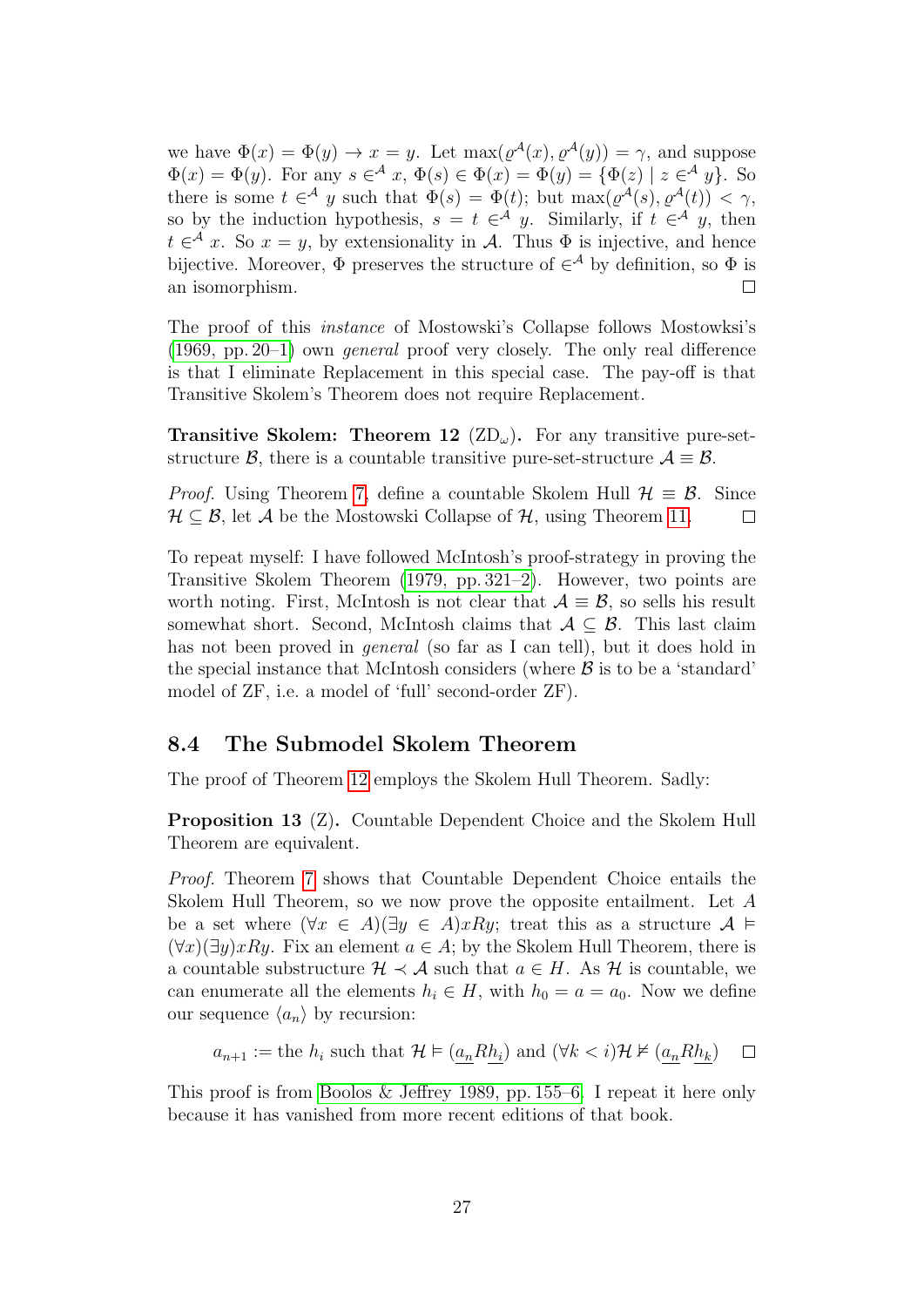To obtain a Skolemising theorem that does not require any choice principle, we need a special (choice-free) instance of the Skolem Hull Theorem. This makes use of an idea from Hodges [\(1993, pp. 91–2\)](#page-30-6):

**Definition 14.** A is a *Skolem-defined* structure iff for every  $\mathscr{L}$ -formula  $\phi(\overline{x}, y)$  with  $\overline{x}$  not empty, there is an  $\mathscr{L}$ -formula  $\phi^*(\overline{x}, y)$  such that:

$$
\mathcal{A} \models (\forall \overline{x}) ((\exists y) \phi(\overline{x}, y) \rightarrow ((\exists ! y) \phi^*(\overline{x}, y) \land (\forall y) (\phi^*(\overline{x}, y) \rightarrow \phi(\overline{x}, y))))
$$

The idea is that, given a Skolem-defined structure  $A$ , we can construct a Skolem Hull from A by selecting witnesses for each existential formula explicitly. Formally:

<span id="page-27-0"></span>**Skolem-Defined Hull: Theorem 15**  $(Z)$ . Let  $\mathcal A$  be Skolem-defined. For any finite subset  $S \subseteq A$ , there is a countable structure  $\mathcal{H} \prec \mathcal{A}$  with  $S \subseteq H$ .

*Proof.* Enumerate the formulæ  $\phi^*$ , giving each an index  $m < \omega$ . Now define:

$$
H_0 := S
$$
  
\n
$$
H_{n+1} := H_n \cup \{a \in A \mid (\exists m \le n)(\exists \overline{x} \in H_n) \mathcal{A} \models \phi_m^*(\overline{x}, \underline{a})\}
$$
  
\n
$$
H := \bigcup_{n < \omega} H_n
$$

Note that each  $H_n$  is finite, so H is countable. Define the model H exactly as in Theorem [7;](#page-23-0) we must check that  $\mathcal{H} \subseteq \mathcal{A}$ . Given  $\overline{x} \in H$ , there is some least  $n < \omega$  such that  $\overline{x} \in H_n$ . For each function symbol "f", the formula " $f(\overline{x}) = y$ ", or some logical equivalent, has some place in the enumeration of formulæ; let it be  $\phi_m^*$ . So by construction,  $f^{\mathcal{A}}(\overline{x}) = a \in H_{\max(m,n)+1} \subseteq H$ . So by definition, for any  $\overline{x} \in H$ ,  $f^{\mathcal{H}}(\overline{x}) = f^{\mathcal{A}}(\overline{x}) = a$ . Generalising,  $\mathcal{H} \subseteq \mathcal{A}$ .

To check that  $\mathcal{H} \equiv \mathcal{A}$ , suppose  $\mathcal{A} \models (\exists y) \phi(\overline{x}, y)$ , for some  $\phi$  and some  $\overline{x} \in H_n$ . As A is Skolem-defined, for some  $m < \omega$ :

$$
\mathcal{A}\vDash ((\exists ! y)\phi_m^*(\overline{\underline{x}},y)\wedge(\forall y)(\phi_m^*(\overline{\underline{x}},y)\rightarrow\phi(\overline{\underline{x}},y)))
$$

So there is some  $h \in A$  such that  $A \models \phi_m^*(\overline{x}, \underline{h})$ ; by construction,  $h \in$  $H_{\max(m,n)+1} \subseteq H$ . Furthermore,  $\mathcal{A} \models \phi(\overline{x}, \underline{h})$ . Thus  $\mathcal{H} \equiv \mathcal{A}$ , by Theorem [4.](#page-22-1)  $\Box$ 

The explicit construction of  $\mathcal{H}$  is, in one sense, easier than the construction of a Skolem Hull with Countable Dependent Choice: we did not need to define a partial ordering,  $\triangleleft$ , on the subsets of A. However, abandoning (all forms of) choice introduces a new complexity. Suppose we had started with a countably *infinite* set  $S \subseteq A$ . Then each  $H_n$  would be countably infinite, and  $H$  would be a countably infinite union of countably infinite sets. Without any form of choice, we cannot prove that such a set is countable, so we would have no guarantee that our model  $\mathcal H$  is countable.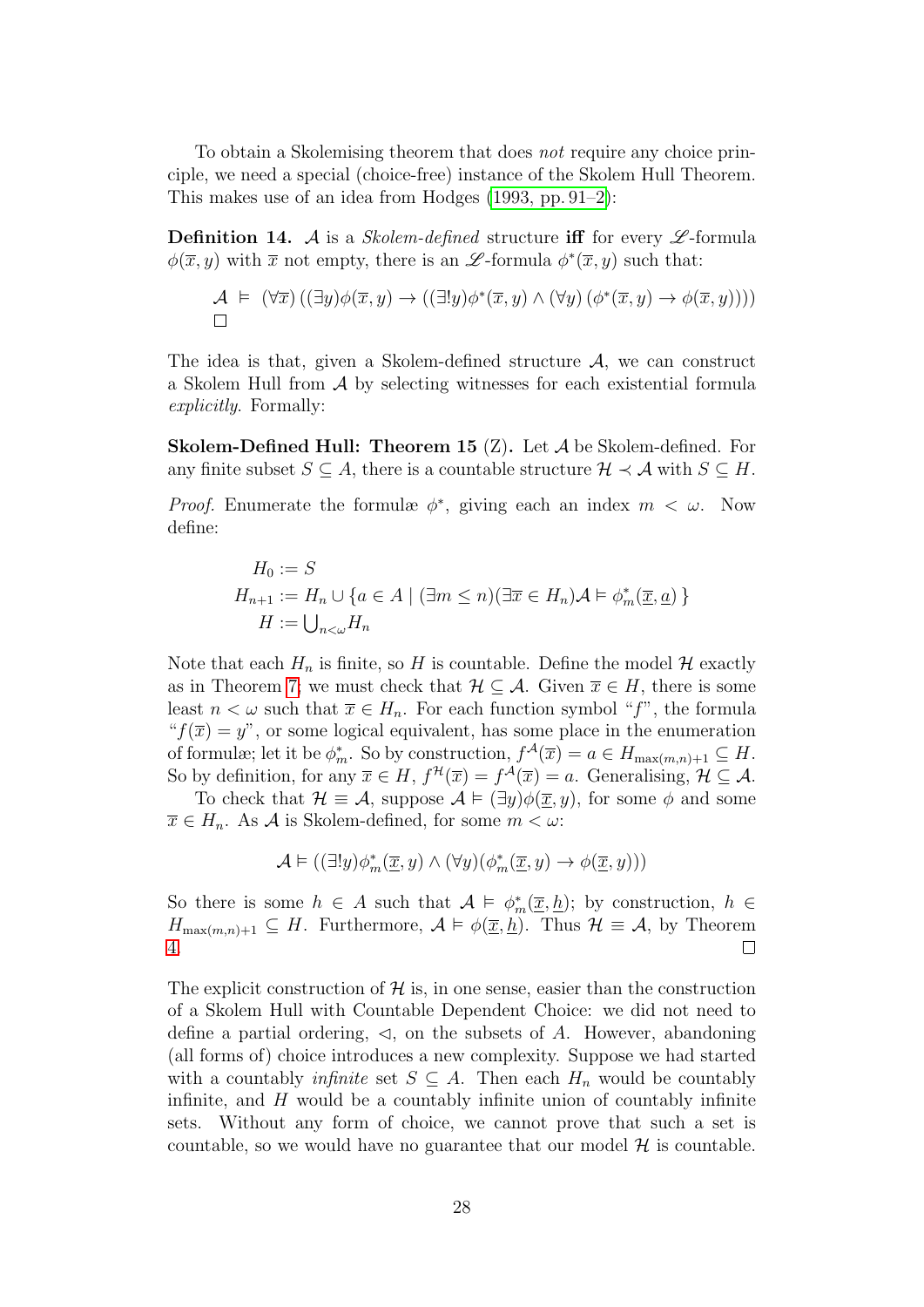This is why  $S$  is finite in Theorem [15.](#page-27-0) The same thought motivates the indexing of each formula  $\phi^*$ .

Skolem-defined models are relatively rare, in general, but every *con*structible pure-set-structure is Skolem-defined. In more detail:

**Definition 16** (Z). Where " $D_{\alpha}(x)$ " formalises "x is definable by some formula whose quantifiers range only over  $L_{\alpha}$ ":

> $L_0 := \varnothing$  $L_{\alpha+1} := \{x \subseteq L_{\alpha} \mid D_{\alpha}(x)\}\$  $L_{\alpha} := \bigcup_{\beta < \alpha} L_{\beta}$ for limit ordinals  $\alpha$  $\mathbf{L} := [x \mid (\exists \alpha) x \in L_{\alpha}]$

Since  $\mathbf{V} = [x \mid (\exists \alpha)x \in V_{\alpha}], \ \ ^{\alpha}\mathbf{V} = \mathbf{L}^n$  abbreviates  $\ ^{\alpha}(\forall x)(\exists \alpha)x \in L_{\alpha}^{\ \gamma}$ (see Definition [10\)](#page-24-2). A model is constructible iff it satisfies the first-order sentence " $V = L$ ".  $\Box$ 

[Kunen \(1980, ch.6\)](#page-30-3) offers a thorough discussion of constructibility. The following Lemma is due to [Hodges \(1993, p. 92\):](#page-30-6)

<span id="page-28-0"></span>**Lemma 17.** If  $\mathcal{A} \models \text{ZF} + \mathbf{V} = \mathbf{L}$ , then  $\mathcal{A}$  is Skolem-defined.

*Proof.* ZF entails that there is a definable well-ordering,  $\lt$ , of **L** (see [Kunen](#page-30-3) [1980, pp. 173–4\)](#page-30-3). So define:

$$
\phi^*(\overline{x}, y) := \phi(\overline{x}, y) \land (\forall z < y) \neg \phi(\overline{x}, z)
$$

 $\Box$ 

Uniqueness is immediate from the fact that  $\lt$  is a well-ordering.

We need just one more result:

<span id="page-28-1"></span>Gödel Condensation: Lemma 18 (ZF). If  $\mathcal{M} \models ZF + V = L$  is a transitive pure-set-structure, then  $M = L_{\gamma}$ , for some ordinal  $\gamma$ .  $\Box$ 

For a proof, see [Kunen \(1980, p. 172\).](#page-30-3) Putting all this together, we arrive at the desired choice-free result:

Submodel Skolem: Theorem 19 (ZF). For any transitive pure-setstructure  $\mathcal{B} \models \text{ZF}$ , there is a countable transitive model  $\mathcal{A} \models \text{ZF}$  such that  $\mathcal{A} \subseteq \mathcal{B}$ .

*Proof.* Take B's constructible inner model,  $C \subseteq B$  (so  $C = L^B$ , as it were). Since  $\mathcal{C} \models \mathbb{Z}F + \mathbf{V} = \mathbf{L}$  (see e.g. [Kunen 1980, pp. 169–70\)](#page-30-3),  $\mathcal{C}$  is Skolemdefined, by Lemma [17.](#page-28-0) We can therefore use Theorem [15](#page-27-0) to form a countable Hull  $\mathcal{H} \prec \mathcal{C}$ , and then use Theorem [11](#page-25-0) to generate  $\mathcal{H}$ 's countable Mostowski Collapse  $\mathcal{A} \equiv \mathcal{H} \equiv \mathcal{C}$ .

As  $\beta$  is a transitive pure-set-structure,  $\beta$  is too. So by Lemma [18,](#page-28-1)  $C = L_{\gamma}$  for some  $\gamma$ . Likewise, since  $\mathcal{A} \models \text{ZF} + \mathbf{V} = \mathbf{L}$  and  $\mathcal{A}$  is transitive,  $A = L_{\delta}$  for some  $\delta$ . As  $\mathcal A$  is countable,  $\delta \leq \gamma$ . So  $\mathcal A \subseteq \mathcal C \subseteq \mathcal B$ .  $\Box$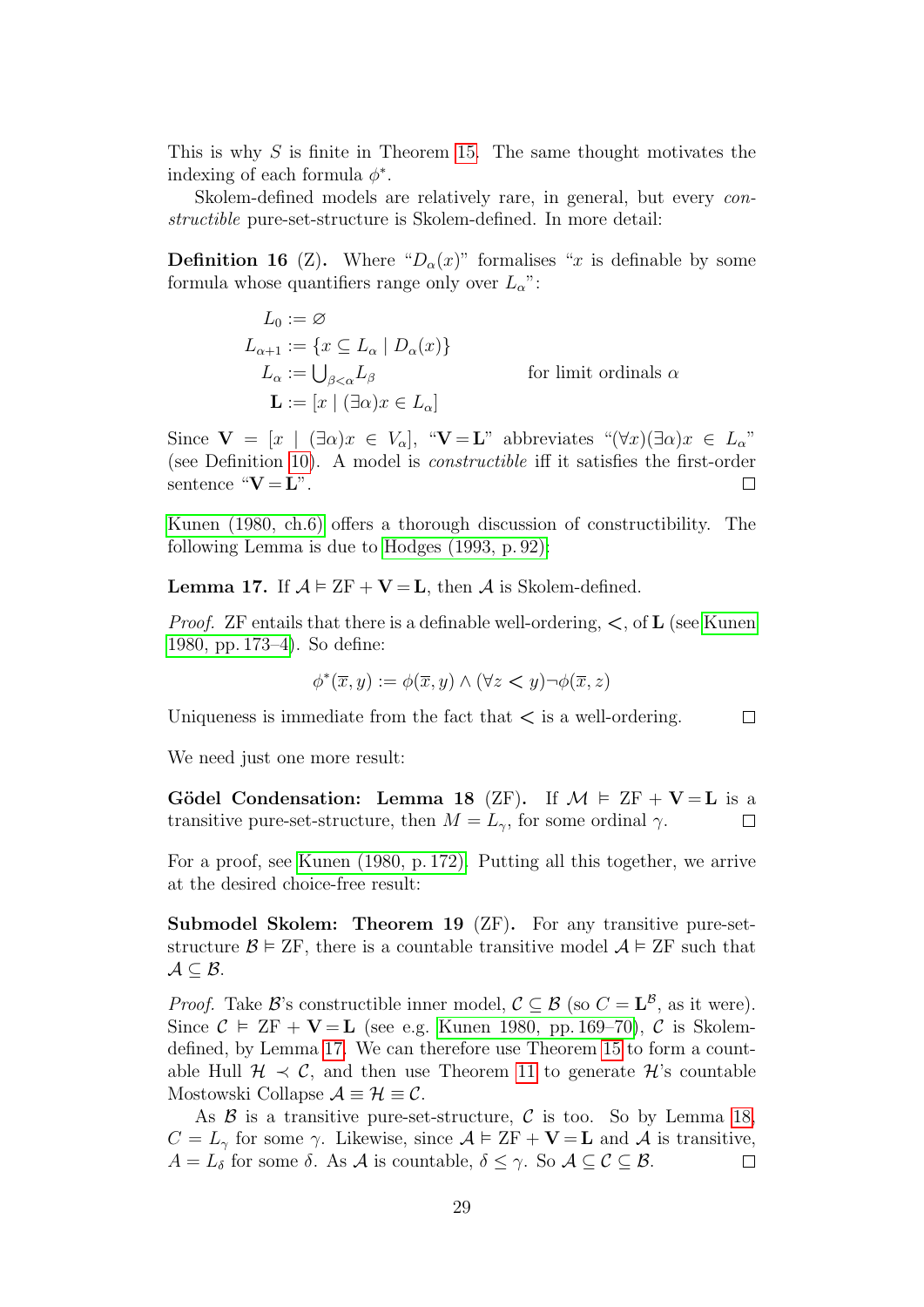[Potter \(2004, p. 241\)](#page-30-5) states this can be proved without any choice principle and without Replacement, but he does not give a proof.

The role of the Submodel Skolem Theorem in discussions of Skolem's paradox is slightly unclear. [Benacerraf \(1985, p. 101\)](#page-30-10) and [Wright \(1985,](#page-31-9) [p. 118\)](#page-31-9) discuss the result: "Any transitive model for ZF has a transitive countable submodel" (see also [Bays 2009,](#page-30-11) §2.3). As stated, this is precisely the Submodel Skolem Theorem. However, we should be slightly cautious. The result is not proved in Benacerraf's paper and, given a footnote appearing later in that paper [\(1985, p. 103, n. 9\)](#page-30-10), we might guess that Benacerraf is relying on McIntosh's [1979-](#page-30-7)argument. And McIntosh, too, seems to claim to have proved the Submodel Skolem Theorem. However, as shown at the end of §[8.3,](#page-24-0) McIntosh's argument actually establishes the Transitive Skolem Theorem, rather than the Submodel Skolem Theorem.

### Acknowledgements

I wish to thank Timothy Bays, Michael Potter and Peter Smith for patient suggestions, advice, and comments. I particularly want to thank Gerald Sacks, who taught me model theory, with whom I had many engaging discussions, and without whom I would probably have no proof of the Submodel Skolem Theorem.

### Notes

<sup>1</sup>Note that Bays does not think that Bays' dilemma is the only problem that Putnam's arguments face; nor, perhaps, that it is the main problem.

<sup>2</sup>There are various ways to add classes "harmlessly" to set theories; for an excellent philosophical and technical summary, see [Potter 2004, Appendix B.](#page-30-5) Our classes are what Potter calls "virtual classes". I follow Potter's typographical distinction between classes and sets: when talking about classes, I use square-brackets rather than curly-brackets, and " $\varepsilon$ " rather than " $\in$ ".

<sup>3</sup>This core omits details about coding and  $\omega$ -models. There is some exegetical controversy over whether Putnam himself had this fallacious "proof" in mind; see [Bellotti](#page-30-2) [2005, pp. 404–5](#page-30-2) and [Bays 2007, pp. 123–4.](#page-30-1)

4 In fact, Putnam has another use for the Completeness Theorem: to argue that the metaphysical realist cannot make sense of the claim that an ideal theory might be false [\(1978, p. 126;](#page-31-1) [1980, pp. 472–4;](#page-31-3) [1989, p. 215\)](#page-31-2). In the interests of brevity, I do not discuss this use of the Completeness Theorem directly.

 $5WKL<sub>0</sub>$  is a subsystem of second-order arithmetic which contains Weak Kőnig's Lemma as an axiom, i.e.: "every infinite subtree of the full binary tree has an infinite path". The other axioms of  $WKL_0$  are those of  $RCA_0$ .  $RCA_0$  contains the basic axioms of arithmetic, i.e. the existence of 0, and axioms governing  $+$  and  $\times$ . RCA<sub>0</sub> also has  $\Sigma_1^0$ -induction (i.e. induction for any  $\Sigma_1^0$ -formula), and  $\Delta_1^0$ -comprehension (i.e. for any  $\Delta_1^0$ -formula  $\phi$ , "{ $n \in \mathbb{N} \mid \phi(n)$ } exists" is an axiom). See Simpson 1999, pp. 23-4, [92–3.](#page-31-6)

 ${}^{6}$ For technical details, see [Franzen 2004, pp. 172–6](#page-30-12)

<sup>7</sup>For technical details, see [Franzen 2004, pp. 187–97.](#page-30-12)

 $8B$ ays 2007, pp. 126–7. I should emphasise that Bays does not commit himself to this thought; he merely suggests it as a possible response on behalf of the metaphysical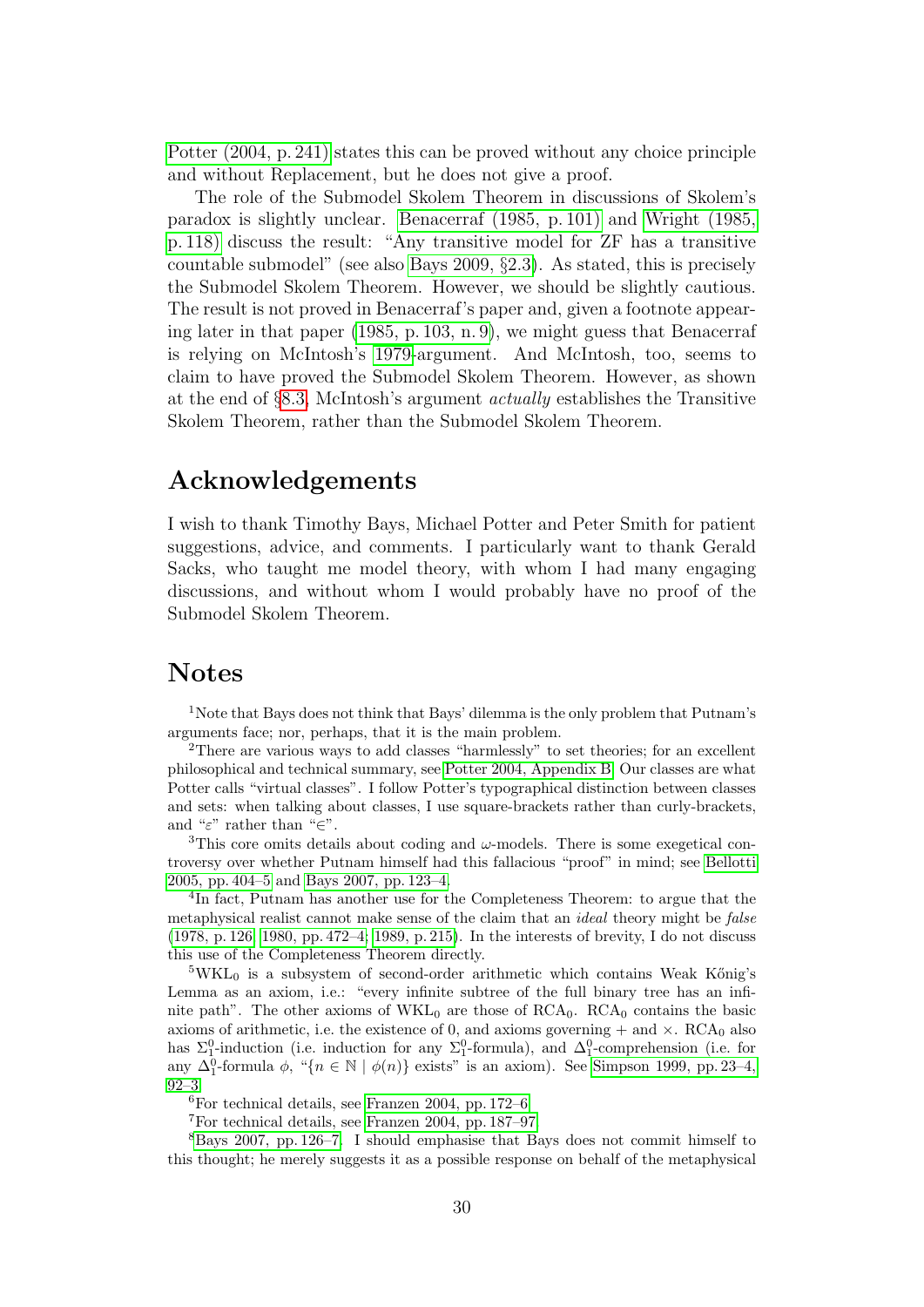realist. Furthermore, Bays is not here considering iterated consistency sequences, but sequences of theories formed by adding increasingly large axioms of infinity of at each stage (in response to the constructivisation argument). So the response that I am here considering is an adaptation of a suggestion made by Bays.

<sup>9</sup>Bays suggested something like this to me in conversation on 7.xi.2008. I am not certain that he had exactly this in mind but, even if he did not, I wish to thank him for making me consider the idea.

<sup>10</sup>This is the gist of a remark made by Tarski [\(Skolem 1958, p. 638\)](#page-31-10). [Benacerraf \(1985,](#page-30-10) [pp. 101–4\)](#page-30-10) endorses this response, as (perhaps) does [Wright \(1985, p. 118\).](#page-31-9)

<sup>11</sup>Insisting that the intended interpretation is transitive would also undermine Putnam's constructivisation argument, since Putnam's constructible models are not wellfounded, and so are not transitive [\(Putnam 1980, p. 467;](#page-31-3) [Bellotti 2005, pp. 401–3\)](#page-30-2).

## References

- <span id="page-30-0"></span>Bays, Timothy (2001). 'On Putnam and His Models'. The Journal of Philosophy,  $98$ , pp. 331–50.
- <span id="page-30-1"></span>Bays, Timothy (2007). 'More on Putnam's Models: A Reply to Bellotti'. Erkenntnis, 67, pp. 119–35.
- <span id="page-30-11"></span>BAYS, Timothy (2009). 'Skolem's Paradox'. In ZALTA, Edward N, editor: Stanford Encyclopedia of Philosophy. [<http://plato.stanford.edu/entries/paradox-skolem/>] – visited on 14.vi.2010.
- <span id="page-30-2"></span>BELLOTTI, Luca (2005). 'Putnam and Constructibility'. *Erkenntnis*, 62, pp. 395–409.
- <span id="page-30-10"></span>BENACERRAF, Paul (1985). 'Skolem and the Skeptic'. Proceedings of the Aristotelian Society, 59, pp. 85–115.
- <span id="page-30-9"></span>Boolos, George S. & Jeffrey, Richard C. (1989). Computability and Logic. 3rd edition. Cambridge: Cambridge University Press.
- <span id="page-30-12"></span>Franzen, Torkel (2004). Inexhaustibility: A non-exhaustive treatment. Wellesley MA: Association for Symbolic Logic, Lecture Notes in Logic 16.
- <span id="page-30-6"></span>HODGES, Wilfred (1993). *Model Theory*. Cambridge: Cambridge University Press.
- <span id="page-30-3"></span>Kunen, Kenneth; K.J. Barwise, et al, editor (1980). Set Theory: An Introduction to Independence Proofs. Volume 102, Studies in Logic and the Foundations of Mathematics. Oxford: North-Holland.
- <span id="page-30-4"></span>Lewis, David (1984). 'Putnam's Paradox'. Australasian Journal of Philosophy, 62, pp. 221–36.
- <span id="page-30-7"></span>McINTOSH, Clifton (1979). 'Skolem's Criticisms of Set Theory'. Noûs, 13, pp. 313–34.
- <span id="page-30-8"></span>MOSTOWSKI, A. (1969). Constructible Sets with Applications. Amsterdam: North-Holland, Studies in Logic and the Foundations of Mathematics.
- <span id="page-30-5"></span>POTTER, Michael (2004). Set Theory and its Philosophy. Oxford: Oxford University Press.